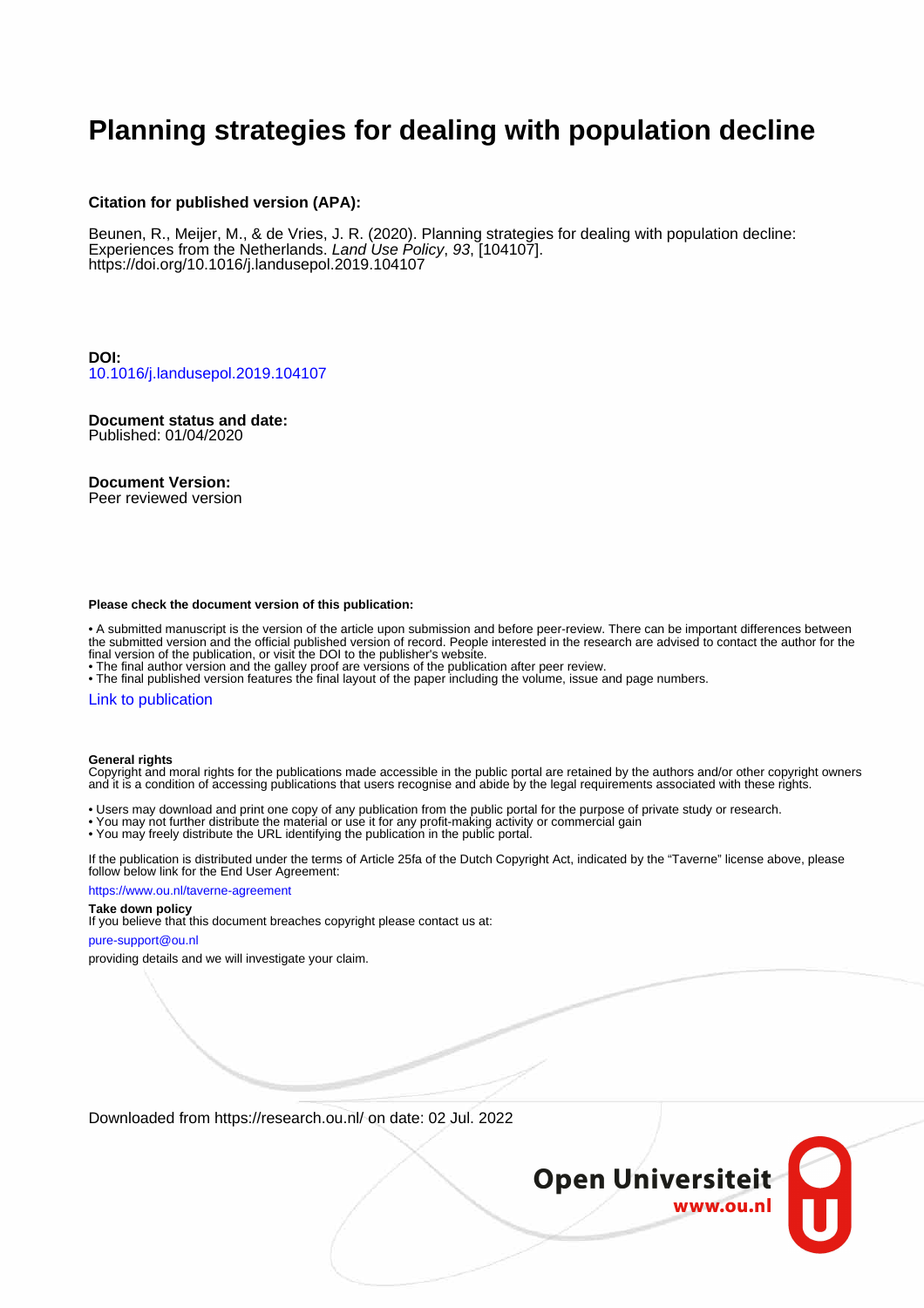# **Planning strategies for dealing with population decline: experiences from the Netherlands**



**Raoul Beunen1\*, Marlies Meijer<sup>2</sup> , Jasper de Vries<sup>3</sup>**

<sup>1</sup> Open University, the Netherlands, Faculty of Management, Science & Technology. PO Box 2960, 6401 DL Heerlen, the Netherlands, raoulbeunen@ou.nl (\* corresponding author)

- <sup>2</sup> Utrecht University, Faculty of Geoscience
- <sup>3</sup> Wageningen University, Strategic Communication Group

**Abstract** This paper explores the selection and implementation of planning strategies and land use instruments for dealing with population decline in three different regions in the Netherlands. The study shows that each region developed very specific responses that can be explained by the different discourses that dominated planning and policymaking in that region. Although the perceptions about population decline, its consequences and suitable responses are strongly context specific, in all three regions responsible governments deemed it necessary to adapt existing policies and plans and to tailor strategies to a situation with population decline. The study also shows that ideas about using planning as a tool to stimulate economic growth prevail in the studied regions, but that it are precisely these ideas that hamper the development and implementation of policies for dealing with population decline. The paper also illustrates how Evolutionary Governance Theory can be useful for explaining why regions take different routes in dealing with population decline and for analysing the different dependencies that influence the selection of strategies.

**Keywords**: population decline, spatial planning, strategy, land use policy.

This is a personal version of the article that is published in Land Use Policy. **Please cite as**: Beunen, R., Meijer, M., & de Vries, J. (2019). Planning strategies for dealing with population decline: Experiences from the Netherlands. Land Use Policy, [https://doi.org/10.1016/j.landusepol.2019.104107.](https://doi.org/10.1016/j.landusepol.2019.104107)

More articles can be found on the websit[e governancetheory.com](https://governancetheory.wordpress.com/)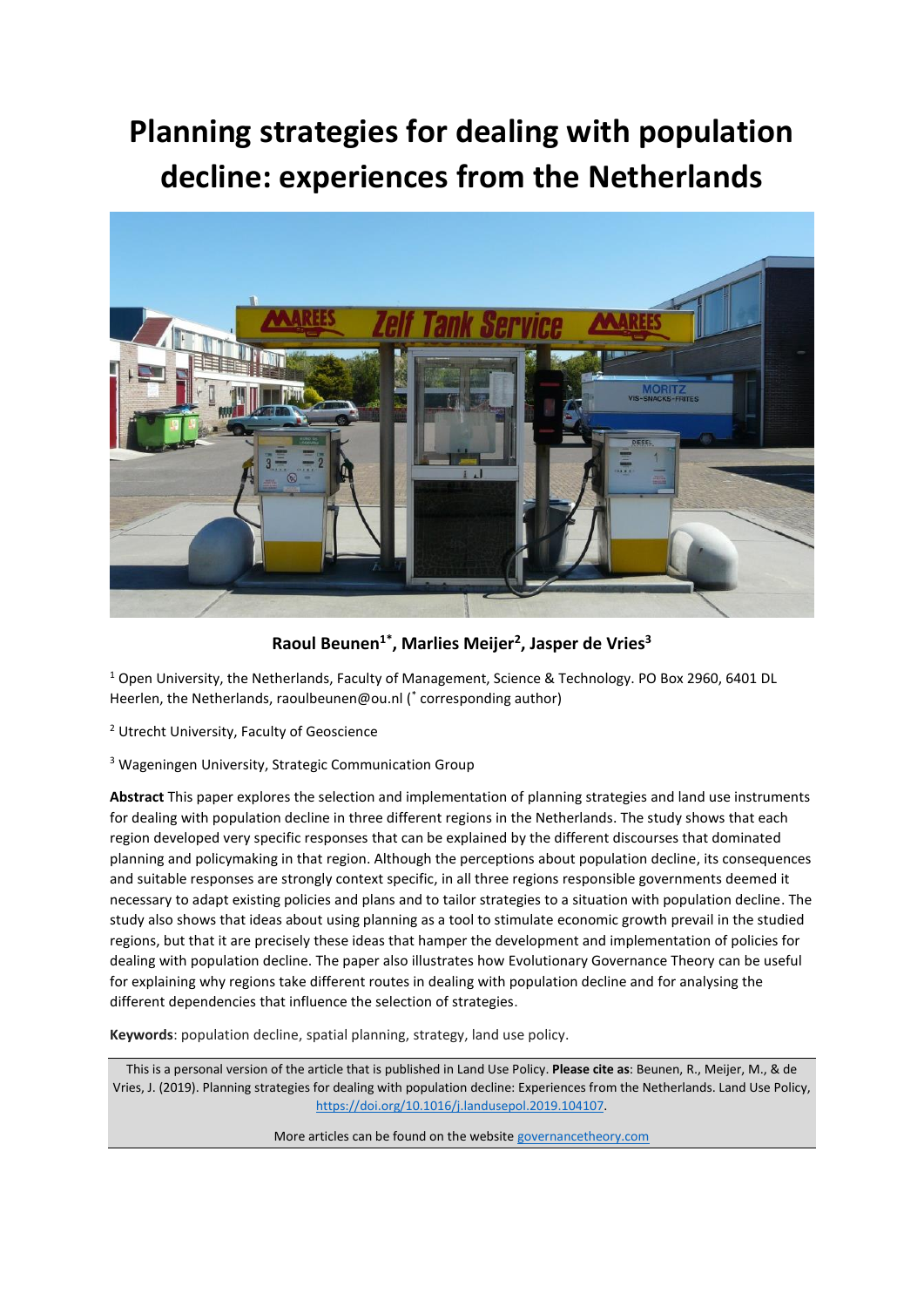## **1. Introduction**

Demographic changes influence the use and organization of land and the related policies of cities and regions (Markey et al., 2014; Manson et al., 2016; Kempenaar et al., 2015; Martinez-Fernandez et al., 2012; Pallagst et al., 2009; Syssner & Meijer, 2017; Wiechmann, 2008). Particularly if demographic changes are not anticipated, are rapidly unfolding, or imply population decline, they can challenge existing policies and practices and spur new strategies (Hospers, 2014; Hall et al., 2017). Demographic decline is a phenomenon that several cities and regions across the globe are confronted with. Yet the way in which it is experienced and addressed can hugely vary. In countries like Canada, the USA, and Australia for example, geographic remoteness and lock-ins to resource dependency are often seen as relevant issues (Jones, 2002; Ryser et al., 2014; Cristina et al., 2012; Martinez-Fernandez et al., 2016). In the European context, a growing body of literature elaborates on the socioeconomic consequences of population decline faced by some rural regions and postindustrial cities (Nelle et al., 2017; Ročak et al., 2016; Wiechmann & Bontje, 2015). One of the countries in which population decline has increasingly attracted scientific attention is the Netherlands.

In the Netherlands, ongoing processes of urbanization have long diverted attention from developments in regions experiencing significant depopulation. In these regions, population decline is often characterized by the co-evolution of different developments and their consequences, e.g. a reduced number of jobs and an ageing population lead to a diminishing level of public and private resources for new investments, in turn resulting in a further reduction of jobs and young people leaving the areas (Haartsen & Venhorst, 2010). Population decline in that sense is understood as both a driver and an effect of economic bust situations. In recent years, population decline has attracted attention from practitioners, policymakers, and researchers. However, little attention has so far been given to the selection and use of different planning strategies for dealing with population decline (Hospers, 2013; Tietjen & Jørgensen, 2016).

The aim of this paper is to analyse how established governance systems condition the development of planning strategies and land use instruments. We do this by analysing planning responses to population decline in three Dutch regions: East-Groningen, South-Limburg, and De Achterhoek. In doing so we take evolutionary perspective to take into account the developments over time in the region and how planning strategies co-evolve with other elements of governance (Van Assche et al., 2014). This analysis will provide insights in how planning strategies are rooted in existing governance systems and shaped by shifting expectations about the future.

In the following sections, we first introduce the theoretical framework that guided our research, followed by a brief elaboration of the context of population decline in the Netherlands. We then describe the developments in the three regions studied, followed by a comparison of the different responses to population decline. In the discussion section, we reflect on the findings and the general lessons that can be taken from them; this is followed by the main conclusions of the research.

## **2. Theoretical framework**

In their introduction to the special issue Van Assche et al. (2019) elaborate on the institutional capacity of a community as an important factor that influences the opportunities for dealing with dramatic transformations, such as economic ups and downs or sudden changes in population terms. They mention, among other factors, the role of governments, the time horizons of governance systems, the ability to imagine alternative futures, and the availability of particular land use instruments as elements of this institutional capacity (ibid). We will use Evolutionary Governance Theory (EGT) to gain a better understanding of the influence of these different factors on the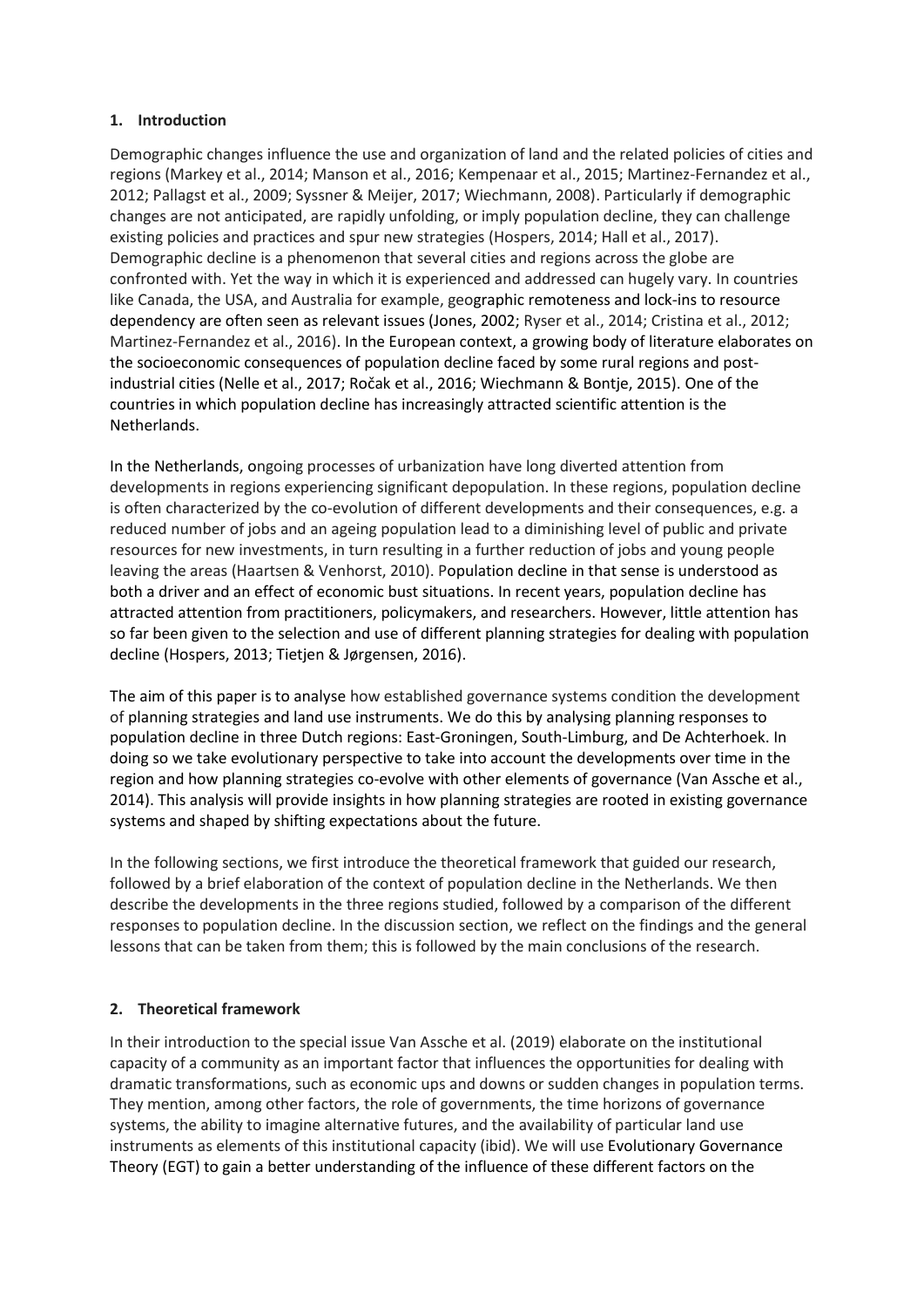selection of strategies and land use instruments. EGT is a theoretical perspective that focuses on the ways in which the different elements of a governance system, such as actors, institutions, and discourses, co-evolve, shape change processes and the possibilities and limits to planning and steering (Van Assche et al., 2014). An evolutionary perspective is relevant as existing forms of governance influence which issues are framed as relevant problems, how these problems are understood and how responses are developed, while at the same time the forms of governance are changing under influence of ongoing social dynamics, including the discussions on problems and solutions and the decisions that follow from these discussions. Central to EGT is the notion that decision-making processes are marked by various dependencies that shape the potentialities as well as limits to planned interventions (fig 1.). Identifying these dependencies and their impact on governance helps explaining why certain strategies are chosen over others and how the selection of strategies and instruments influences the further evolution of governance.



**Fig. 1. Illustration of how a governance path is formed by consecutive decisions, influenced by and shaping path-, inter- and goaldependencies. For our study the main decision that we focus on is the selection of planning strategies.**

A distinction can be made between path-, inter-, and goal dependencies. Path dependency is a concept that addresses how legacies from the past influence current decision-making processes and thereby shape particular development paths (Pierson, 2000). Much of the literature on path dependencies shows how particular institutional arrangements or the presence of powerful actors restrict options for change (Mahoney, 2000; Tronts et al., 2014). More broadly, path dependencies can be found in existing decision-making structures, the current division of roles and responsibilities, the presence of particular expertise and knowledge, or a dependence on particular resources (Carson & Carson, 2016; Halseth et al., 2014). Furthermore, the prominence of particular discourses and their influence on governance can create influential path dependencies, making it difficult to see things in a different way and adapt governance to changing circumstances (Buschmann & Oels, 2019; Van Assche et al., 2012). Discourse is, following Hajer and Versteeg (2005, p. 175), defined as "an ensemble of ideas, concepts and categories through which meaning is given to social and physical phenomena, and which is produced and reproduced through an identifiable set of practices". These discourses are reflected in societal, political, and scientific debates about population decline and can get institutionalized in various policy documents (Feindt & Oels, 2005; Van Assche et al., 2014). In the context of this study these include discourses on the drivers and effects of population decline, as well as more general discourses on governance, spatial planning and the role of public and private organizations.

Another set of dependencies that merits attention are interdependencies. These first of all refer to the ways in which actions and decisions of one actor depend on those of others (Alexander, 2001). The interdependencies between actors influence how particular actors can and will act, the forms of cooperation, and the way in which actors deal with conflicting ideas or interests. Here, trust is seen as vital to overcome conflicts and smooth the process between interdependent actors (de Vries et al., 2014). Secondly, the interdependencies between actors and institutions require attention. The position of particular actors and their relation with other actors is shaped by institutional structures, while the actions of actors will influence and change these institutional structures (Beunen & Patterson, 2016). In the planning context, those interdependencies for example shape the roles and competences of governmental actors and their relation with various agencies, businesses, and citizens. Thirdly, the relation between actors and particular forms of knowledge is relevant, because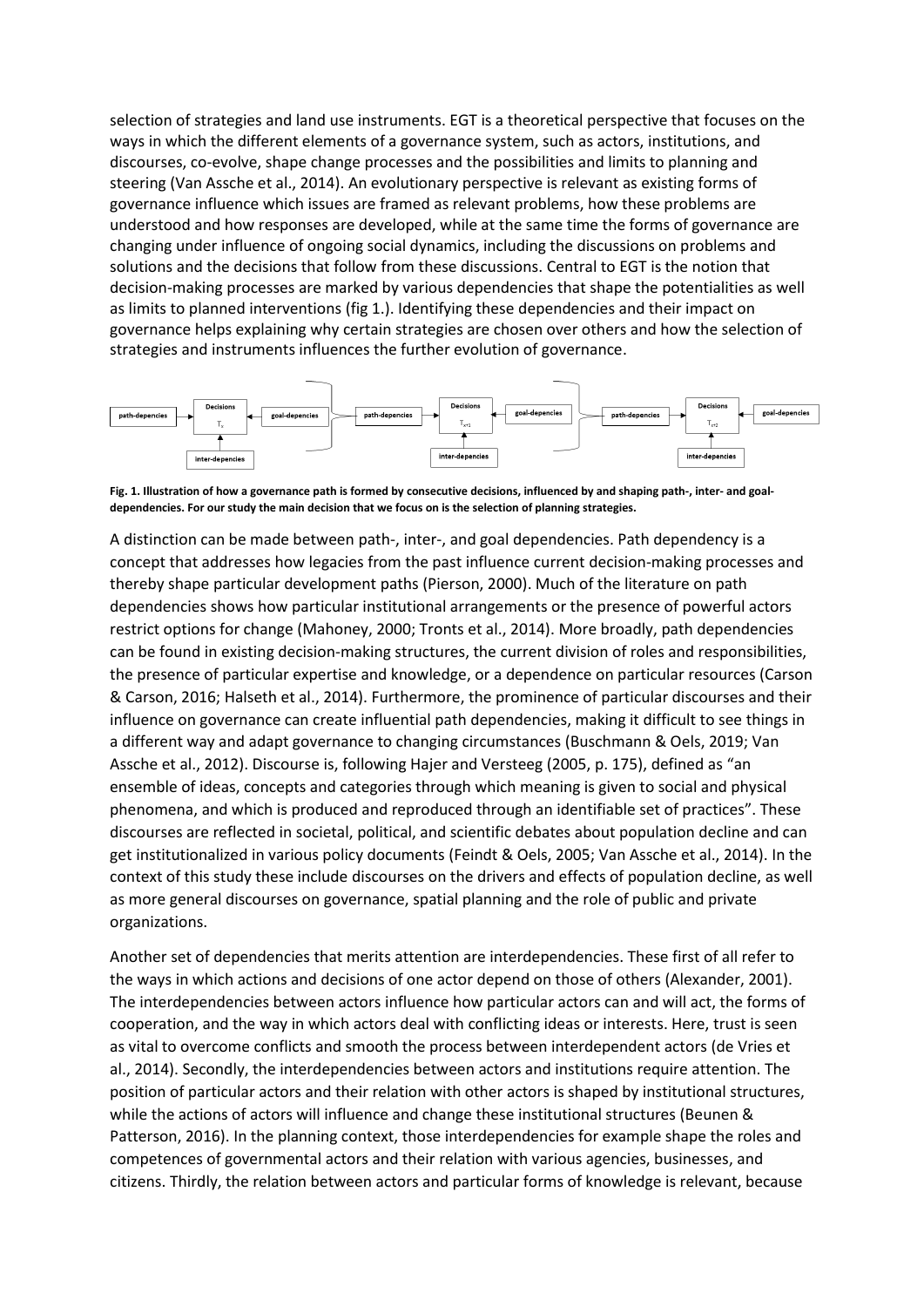actors will influence which forms of knowledge will be developed and used, and, conversely, knowledge dynamics, e.g. learning processes or shifts in ideologies, might trigger institutional change as well as shifts in the roles of particular actors.

Finally, the influence of shared ideas about the future. The influence of such ideas on decisionmaking is understood as a goal dependency (Van Assche et al., 2014). Ideas on the extent and impact of population decline can, for example, form strong attractors that pull decisions in a certain direction. Also other ideas on the future of a particular region that are embedded in visions, plans, norms, or other institutions can act as points of reference that help to explain why certain actions and decisions are preferred over others. Goal dependencies can include positive as well as negative images about the future and thus relate to both preferred and unwanted directions.

Analysing these different dependencies helps to explain the selection of particular planning strategies and land use instruments at a particular moment in time and to unravel the temporal dimension of governance in which earlier decisions can in many ways influence the path that unfolds. Decisions made earlier thus influence the set of dependencies and they can create new ones. Once a particular strategy is chosen, it can lead, for example, to new or revised institutions, to changing relations between actors involved, and it can influence discourses on population decline and spatial planning. The selection and use of strategies is thus part of a governance path that is both a driver for, as well as an outcome of, the selected strategies.

#### **3. Method**

In order to gain more insight in the ways in which governance systems influence the selection of planning strategies, we compared the development in three different regions in the Netherlands currently facing population decline: East-Groningen, South-Limburg, and De Achterhoek (fig 2). These regions were selected as they all face population decline, but responded differently (Hospers & Reverda, 2015). Whereas De Achterhoek focussed on local initiatives, Zuid-Limburg responded by aiming for large scale spatial investments to counteract decline, and East-Groningen by focussing on real estate investments. Although the regions are embedded in the same Dutch government structure, the regions differ in the involvement and roles of various public and private actors in the selection and implementation of planning strategies and in the historical development of population decline.

The study is based on data collected for earlier studies towards planning practices in each region as well as an additional document analysis of relevant policy documents and related reports on population decline. Information about the East Groningen case was drawn from 18 semi-structured interviews with governmental and non-governmental experts and citizens, as well as a document analyses and field visits (Van Assche et al., 2012). For the South-Limburg case data consisted of 11 semi-structured interviews with government representatives and civic initiatives around two local projects, observation data of two public meetings, and a document analyses (Nietiedt & De Vries, 2015). The analysis of De Achterhoek was based on observations of meetings of citizen initiatives with governmental actors of five projects, 14 in-depth open interviews with governmental and nongovernmental actors, a document analyses, and field visits (Syssner & Meijer, 2017).

Additional information was gathered by analysing policy documents and research reports from the periods in which population decline was place high on the agenda and addressed in planning policies (East-Groningen: 1997-2017; South-Limburg: 1997-2017; De Achterhoek: 2009-2017). In De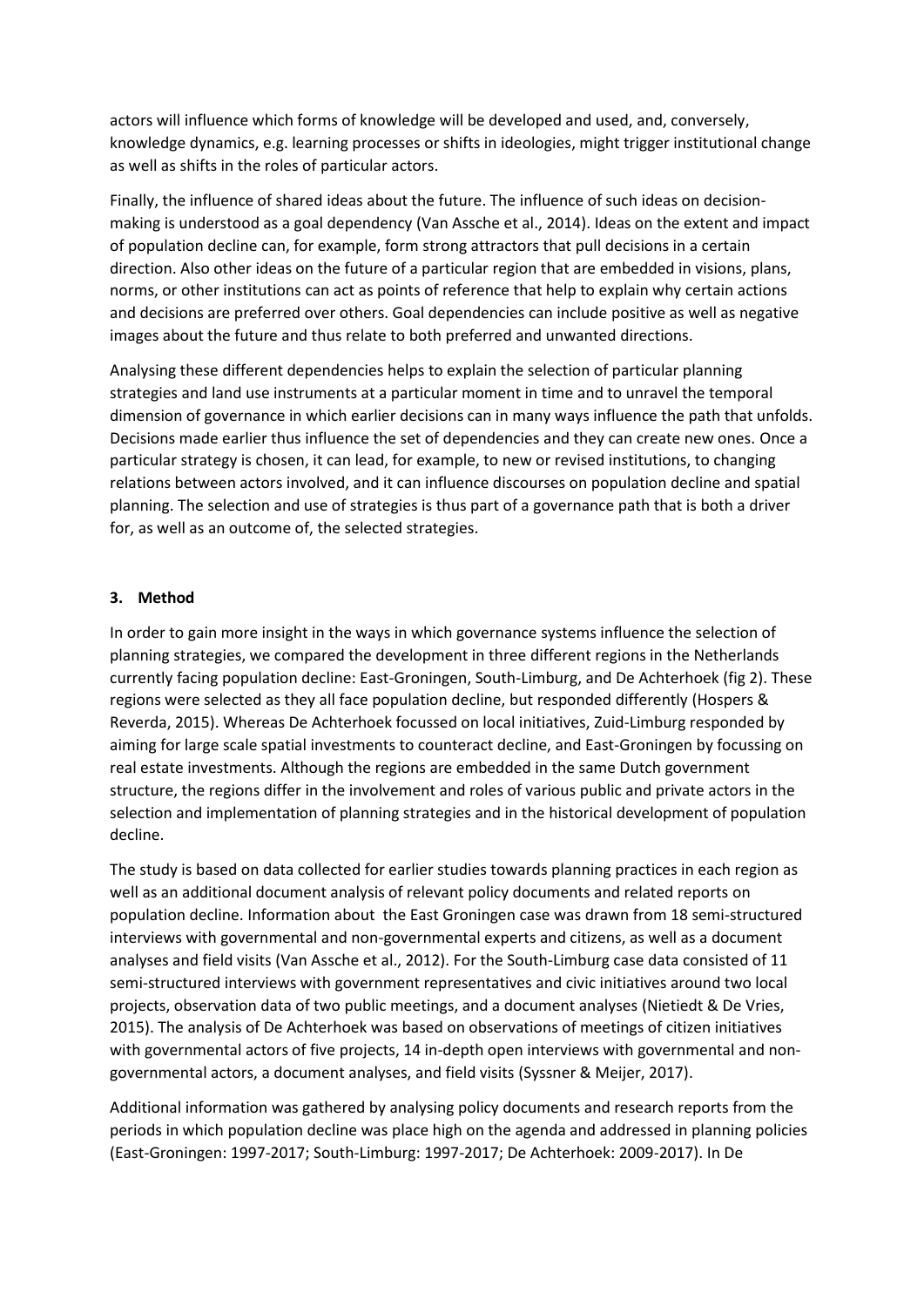Achterhoek population decline is a more recent issue that was only discussed from 2009 on and therefore the relevant time period for this region is a bit shorter than in both other regions.

Based on our theoretical framework we developed a coding frame (David & Sutton, 2004) to identify relevant actors and their ideas on possible planning strategies and to analyse prevailing discourses on population decline and their evolution over time, whereby we looked at patterns of communications, in relation to the contexts in which they occur (Berg, 2009). In our last coding step, we analysed which strategies and land use instruments have been used, how their selection was shaped by different discourses and how different dependencies shaped the decision-making processes. We identified how legacies of the past, relations between actors and institutions, and ideas about the future motivated particular decisions at different moments of time. Drawing on the information from the analysis we briefly describe the main developments in each region as well as the factors that help explaining the selection of planning strategies and land use instruments.

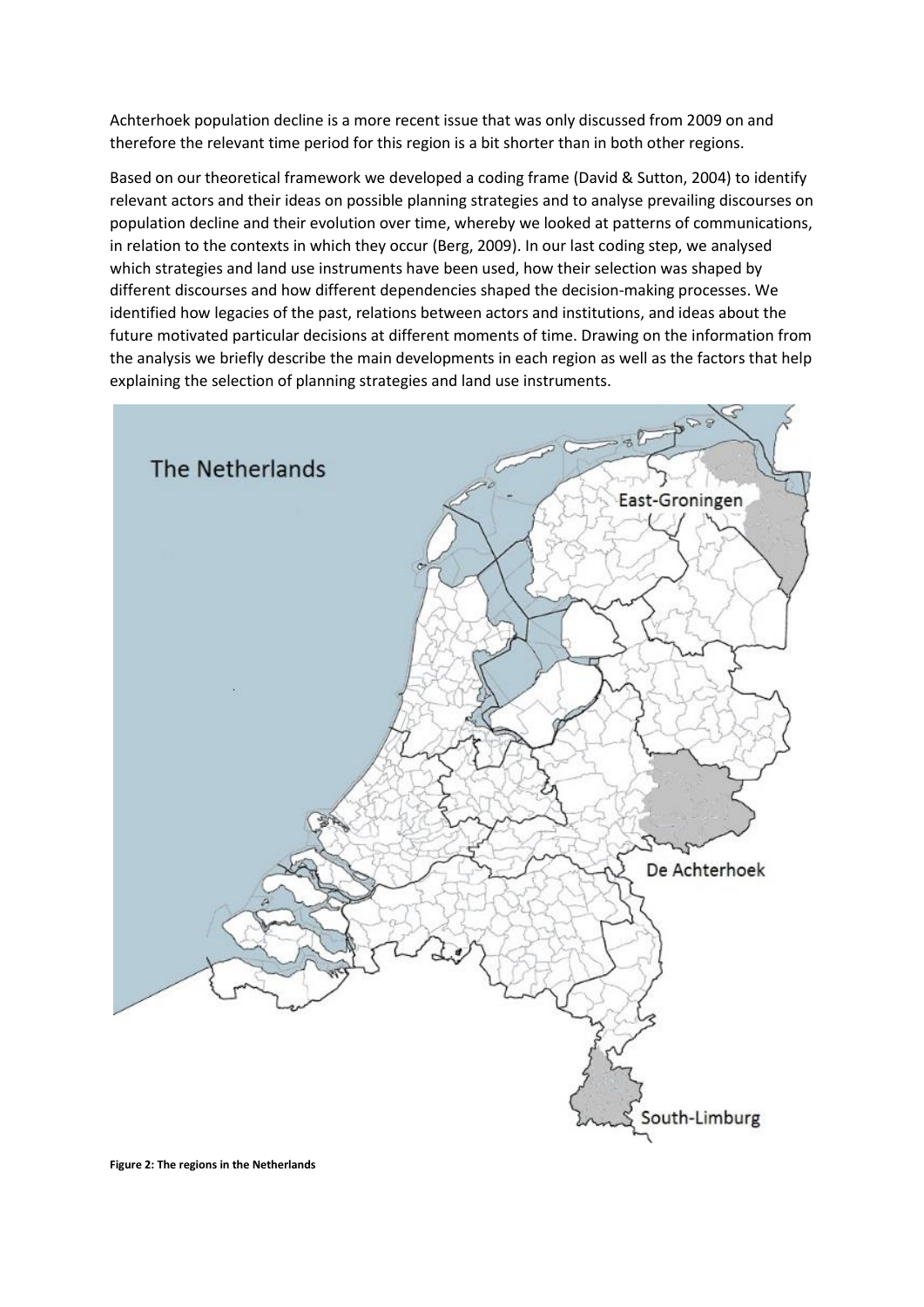## **4. Dealing with population decline**

## *4.1.General overview*

The overall population of the Netherlands has increased steadily to 17 million in 2017. It is expected that this population will further grow to about 18.4 million by 2060 (Stoeldraijer et al., 2017). It is, however, also predicted that urbanization processes will create increasing regional differences (De Jong & Daalhuizen, 2014). For some regions, this will imply that the population will start to decline in the near future; in others, population decline has already started. It is mainly the regions on the borders of the Netherlands that face population decline, whereas the west faces population increase. The issue of population decline has been attracting particular attention from governments, other societal actors, and scientists since 2005 (Haartsen & Venhorst, 2010; Verwest et al., 2008). This attention has been accompanied by a growing awareness that population decline can have a significant impact on the socioeconomic development of these regions (Verwest & van Dam, 2010; De Jong & Van Duin, 2010).

Various parties, including governments and policy advisors, expected a range of negative consequences as a result of population decline (De Groot & Schonewille, 2012). These included reduced provision of emergency services and healthcare, decreasing numbers of children per school, and the disappearance of facilities like supermarkets, libraries, and pubs that not only provide a service, but also have a social function (Christiaanse & Haartsen, 2017; Ročak, 2018); Anon, 2016). When the topic was high on the political agenda, many conferences and meetings were organized to discuss the drivers of population decline, the problems experienced, and possible solutions.

After a couple of years, population decline lost its prominent position in national debates. However, several important policy decisions were made at national level. First, regions designated as *Krimpregio* (region with population decline) were allocated additional funding to deal with the main problems identified (Ministerie van Binnenlandse Zaken en Koninkrijksrelaties, 2015). Second, the national government decided that population decline was not a national issue and therefore that provinces and regions should assume responsibility for dealing with it (Ministerie Binnenlandse Zaken en Koningsrijksrelaties, 2014, 2016).

## *4.2 East-Groningen*

The province of Groningen, with the city of Groningen at its centre, is situated in the northern part of the Netherlands. The province has about 583,000 inhabitants. In recent years, the population of the province has experienced a minor decline, but also huge differences between the city and municipalities in the eastern part of the province. Because it hosts a large university, the city of Groningen and the surrounding areas have a growing and young population, whereas the municipalities in East-Groningen have an older and declining population. In many of these municipalities, the population has been declining since the 1980s (Van Til et al., 2007), and the issue of liveability has long been on the agenda (Bouwman, 1959). Currently, this eastern part of Groningen has about 60,000 inhabitants, but this number is expected to decline further to about 47,000 by 2025 (Dijkstal & Mans, 2009).

The differences between the urban centre and the municipalities in the eastern part of the province are addressed in the policies of the province and of relevant municipalities. Specific policies have been put in place to address the particularities of population decline (Provincie Groningen 2010; 2013c; 2015). As far back as 1997, it was decided that these municipalities could authorize new housing developments only if these were needed to facilitate internal growth (Provincie Groningen, 1997). Other houses would be approved only if existing ones were demolished. At local level,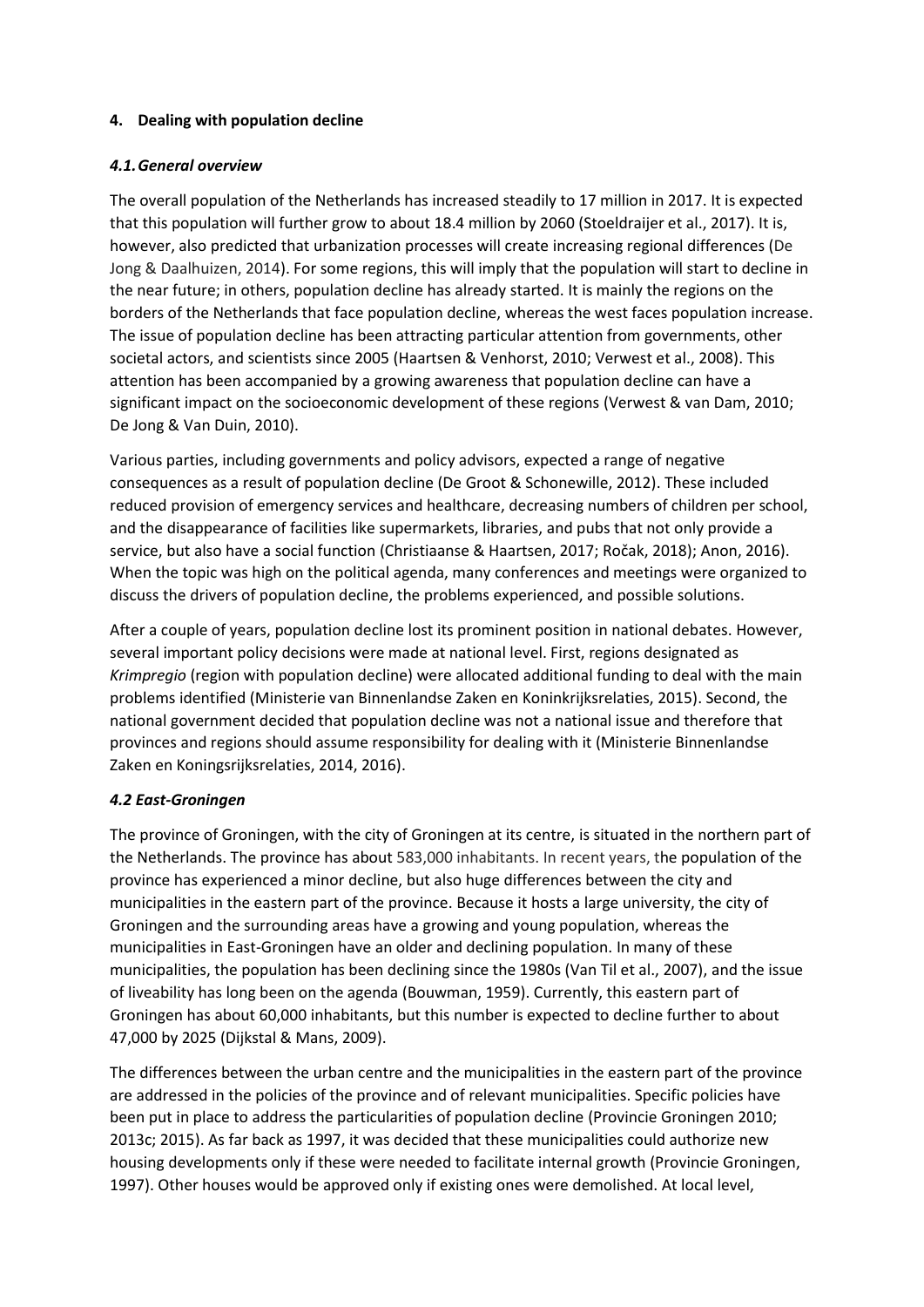population decline was first addressed in the 1990s when the municipality of Delfzijl presented a plan to restructure housing in the area in order to stop population decline (Gemeente Delfzijl, 1998). At provincial level, population decline became a policy issue around 2007, when various studies were commissioned by responsible governments (e.g. Van Dam et al. 2009; Dijkstal & Mans, 2009; Companen, 2009; Ponds et al., 2013).

When population decline made it to the political agenda, it was understood as a relatively large problem that threatened the liveability of the area (Dijkstal & Mans, 2009). This perspective is reflected in the main provincial document:

"*How do we maintain quality of life in areas where fewer and fewer people live? That question is starting to become more urgent. Population decline that started years ago will continue strongly in the coming years and become tangible. Young people move away, the people who stay there, getting older. And that has far-reaching social and economic consequences."* (Provincie Groningen, 2010, p. 4)

The dominant discourse could be found in a series of studies and policy documents (e.g. Van Dam et al., 2009; Dijkstal & Mans, 2009; Provincie Groningen, 2013a, c). These documents focused on demographic changes, consequences for the housing market, and possible strategies for dealing with the changing situation. The dominant discourse focused on the consequences for the real estate market, and an important role was assigned to governments to find a proper balance between new developments, restructuring, and demolishing houses. For many inhabitants, the loss of amenities and services was not a big issue (Gardenier, 2012), and some of them complained about the fact that responsible governments so often depicted the region as poor, unemployed, and badly educated in order to attract funding from national government (Van Assche et al., 2012).

A key driver of policy was a shared acknowledgement of the need for regional cooperation between local authorities, the province, and various other public and private organizations (Van Til et al., 2007; Commissie Tielrooij, 2000). "Population decline requires a joint approach by municipalities, central government, social organizations and the province, each from their own role" (Provincie Groningen, 2010, p. 4). This need for cooperation is reflected in agreements about restrictions on new developments, distribution of costs, and shared knowledge development (Provincie Groningen, 2013b). The province had a prominent coordination and funding role (Provincie Groningen, 2010; Provincie Groningen, 2013d; Van Kampen & De Jong, 2015).

Ideas about solutions gradually shifted from preventing population decline to adapting policies and plans to a new situation with fewer inhabitants. Recent policies clearly show a shift in focus from earlier strategies that focused on initiating new development to attract inhabitants and create new jobs (Provincie Groningen, 2016). One of the most remarkable projects that reflects the former strategy was the Blauwestad, a project that aimed to develop 1,500 new houses in the area, especially for people from the more densely populated western part of the country (Noordelijke Rekenkamer, 2010). The responsible authorities, the province, and three municipalities expected that this project would enhance the liveability of the region and create new jobs. The development started in 2004, but soon it became clear that the expectations about the project were highly overestimated. Few houses were sold, many of them to local people, and the project did not really enhance the liveability of the area. An independent study concluded that the plan ignored relevant information about the area and its future, did not fit the actual housing market, and was based on risky deals with private developers (Noordelijke Rekenkamer, 2010).

The strategies changed with the growing awareness that population decline would be a permanent phenomenon and that this could not be reversed through large-scale housing developments. In 2010,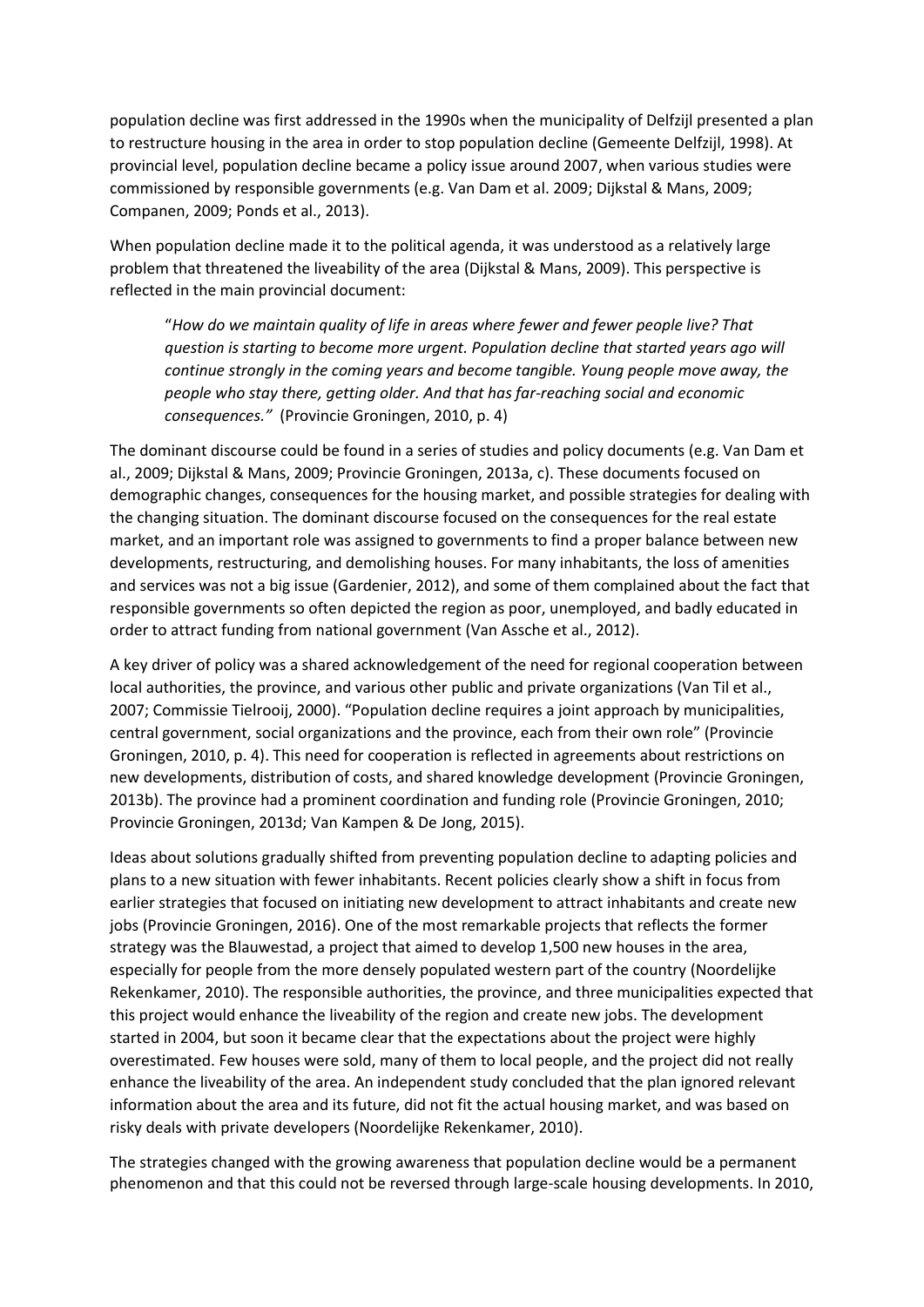a provincial plan on population decline was presented (Provincie Groningen, 2010). The plan acknowledged the need to revise existing policies and to develop a joint strategy with all involved authorities and civil society organizations. It presented actions focused on communication, the development of regional Living and Liveability Plans (*Woon- en Leefbaarheidsplannen in Dutch)* experiments, strategic cooperation, knowledge development, and socioeconomic revitalization. The overall aim of the plan was to create an attractive living and working environment. The plan made clear that revitalizing the region would be very costly because numerous buildings needed to be demolished and partly replaced. "The total costs of the further transformation of the housing stock in the regions Eemsdelta and East Groningen is estimated at around € 750 million, including the redevelopment of public space" (Provincie Groningen, 2010, p. 32). In order to address this challenge, three more detailed Living and Liveability Plans plans were drawn up (Stuurgroep Wonen en Voorzieningen Eemsdelta, 2012a, b; KAW architecten en adviseurs, 2011; Companen, 2011). These plans include agreements between involved parties about the maximum number of new houses and about the distribution of the cost for demolishing empty buildings. In order to finance the implementation of these plans, a demolition fund was put in place. The plans also describe the projects that need to be realized to enhance and improve liveability, focusing on the concentration of amenities and the development of new jobs in the energy and tourism sectors. A large part of the available investment fund, €30 million for a period of 10 years, is targeted at physical measures, building maintenance, and public space.

The responses to population decline show some clear path dependencies and they reflect the interdependencies between the involved actors. The region has a longer history of population decline and was never very densely populated. This means that deviating from a growth path did not imply huge changes. The responses, however, drew on a strong belief in investment in new houses and infrastructure as drivers of economic development and of improved liveability, a belief that was clearly a legacy from times in which such investment could be made by the government. This belief was backed up by a planning system that allows governments to initiate large-scale projects and a political and a scientific landscape that offered little opposition to the underlying ideas (Noordelijke Rekenkamer, 2010). Investments in large-scale developments also created new path dependencies, because (financial) resources spent on one project could not be used for other initiatives, alternative developments were restricted in order to prevent competition with key projects, and fear of failure made governments reluctant to initiate new plans. The interdependencies between the different governments and private actors were clearly acknowledged and addressed in policies and plans. Deals were made to prevent competition between municipalities for new housing developments. Goal dependencies changed from a focus on stimulating growth as a precondition for socioeconomic welfare to a focus on facilitating population decline through coordinated strategies and redevelopments. This new goal was widely shared by many of the involved parties, making it possible to work together towards a new future.

#### *4.3 South-Limburg*

The province of Limburg, situated in the south of the Netherlands, largely forms a narrow strip between Germany and Belgium and has strong relations with neighbouring areas in both countries. In its recent history, the economy of South-Limburg was strongly characterized by coalmining, which led to a great influx of inhabitants (from 282,000 in 1900 to 728,000 inhabitants in 1950). At the end of the 19<sup>th</sup> century, the Netherlands government decided to invest in coalmining in South-Limburg, where private companies had already been mining since 1815 (Ekamper, Van der Erf, Van der Graag, Henskens, & Van Poppel, 2003). In total, 13 mines were opened in the province, giving direct labour to 65,000 people and indirect to another 30,000. The mining industry played a strong role in the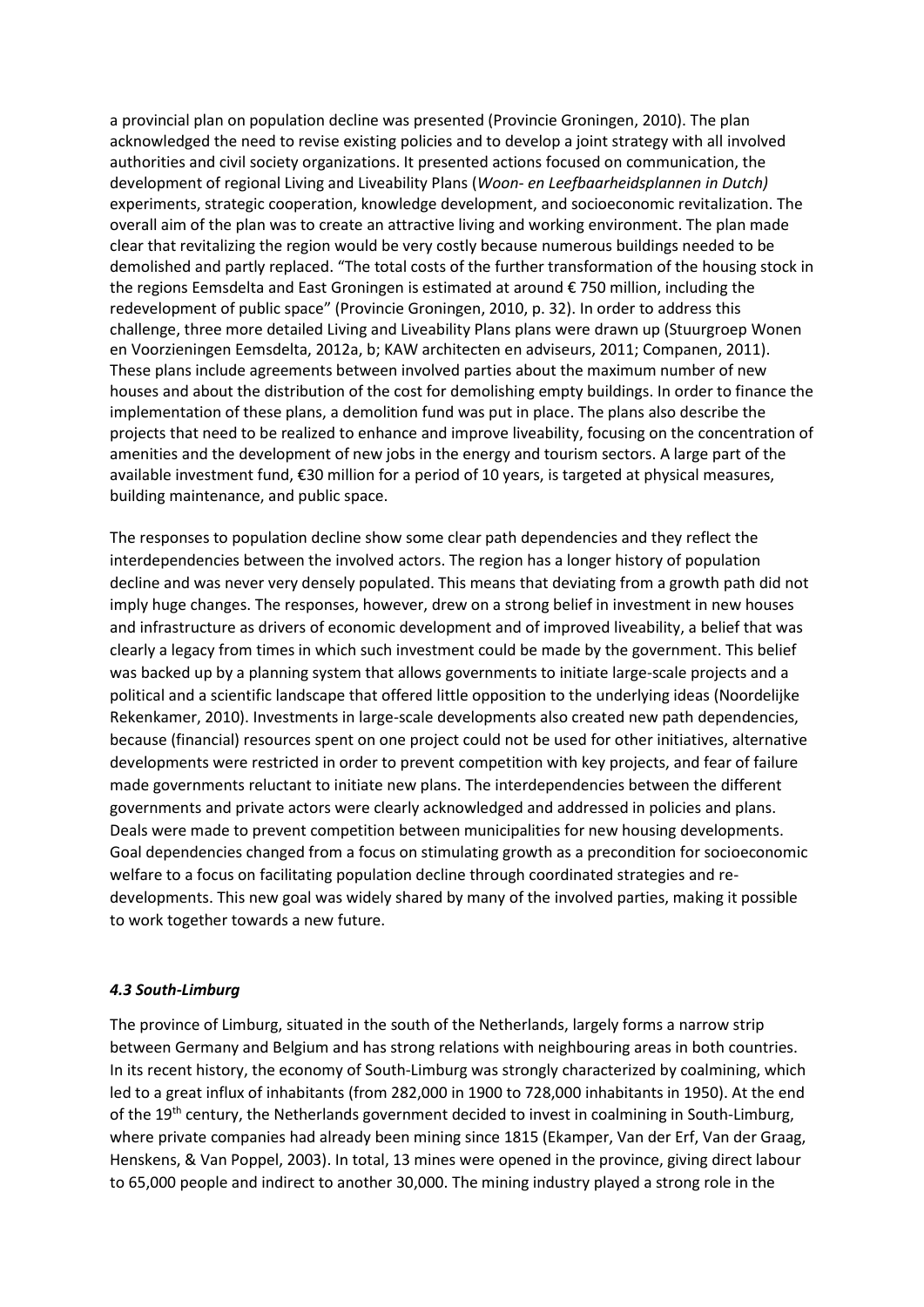development of the region. However, Limburg's mining history is rather short. After World War II, coalmining in the Netherlands became less profitable, and in 1974 the last mine closed, leaving thousands of people unemployed. Consequently, whereas several cities in the south were in the top 10 most attractive and economically prosperous cities in the 1950s, they are now regarded as places of economic decline (De Groot, Marlet, Teulings, & Vermeulen, 2010). Despite different policies and promises, job opportunities remained low in the former mining areas. Moreover, many governmental services formerly located in Limburg in order to counteract unemployment were relocated to the western part of the Netherlands.

Today, Limburg is a province with many regional differences, hosting a more agriculture-focused middle and north and a strongly urbanized south, which is also a popular tourist destination. In august 2018, 1,114,336 people were living in Limburg (CBS, 2018). Since 1997, the province has been experiencing population decline, and since 2002 also household decline, especially in the former mining areas (Verwest, 2011). Recently, other parts of Limburg have also been experiencing population decline. An ageing population and the migration of young people out the area are the two main trends.

The responses to population decline can be categorized in three distinct phases: first denial, then recognition, followed by counteraction. When population decline first became apparent in the 1990s, the various responsible authorities mainly ignored and denied it. Limburg's provincial authorities in particular mainly understood it as a temporary issue. It was not until 2005 that they mentioned decline in their strategic spatial vision (Provincie Limburg, 2005), when formulating the aims: " The current migration numbers, showing and outflow, has to be reduced. From 2010 onwards, we aim for a migration figure of 0." (p. 16). However, they did not adapt their plans to it. The province did not see population decline as a problem, and even openly questioned the demographic figures, partly because of demographic trends in the neighbouring areas in Germany and Belgium, which were not facing population decline. For the various municipalities also, population decline was not an issue for a long time. What played a major role here was the diversity amongst the municipalities, which made population less a collective issue to discuss. In addition, municipalities in the South-Limburg are relatively small and therefore demographic trends and their effects are less visible. Earlier research also shows (Verwest, 2011) that municipalities did not acknowledge the existence of population decline as this would mean recognizing that there was a problem, which they had neither the capacity nor the financial means to address.

This situation changed in 2005. In this recognition phase, population decline was understood as a problem. The regional organization Parkstad Limburg (a regional collective of various municipalities in the former mining area) in particular drew attention to it, stating that population decline was a problem affecting the liveability of the region (Parkstad Limburg, 2006) and that action needed to be taken.

*"The population decline in our region, de limited need for new houses in combination with the need to qualitatively transform our housing stock, requires a clear strategy and direction regarding regional housing policies. The 'sense of urgency' requires also clear agreements and strict commitment of all parties to achieve strong collaboration..." (Parkstad Limburg, 2006, p. 5).*

The municipalities decided to address the issue collectively, as they were all faced with the issue. However, this did not mean that there were no differences between them, and several of them found it difficult to acknowledge population decline individually. Recognition of the problem, however, did not automatically mean that concrete measures or policy instruments were developed;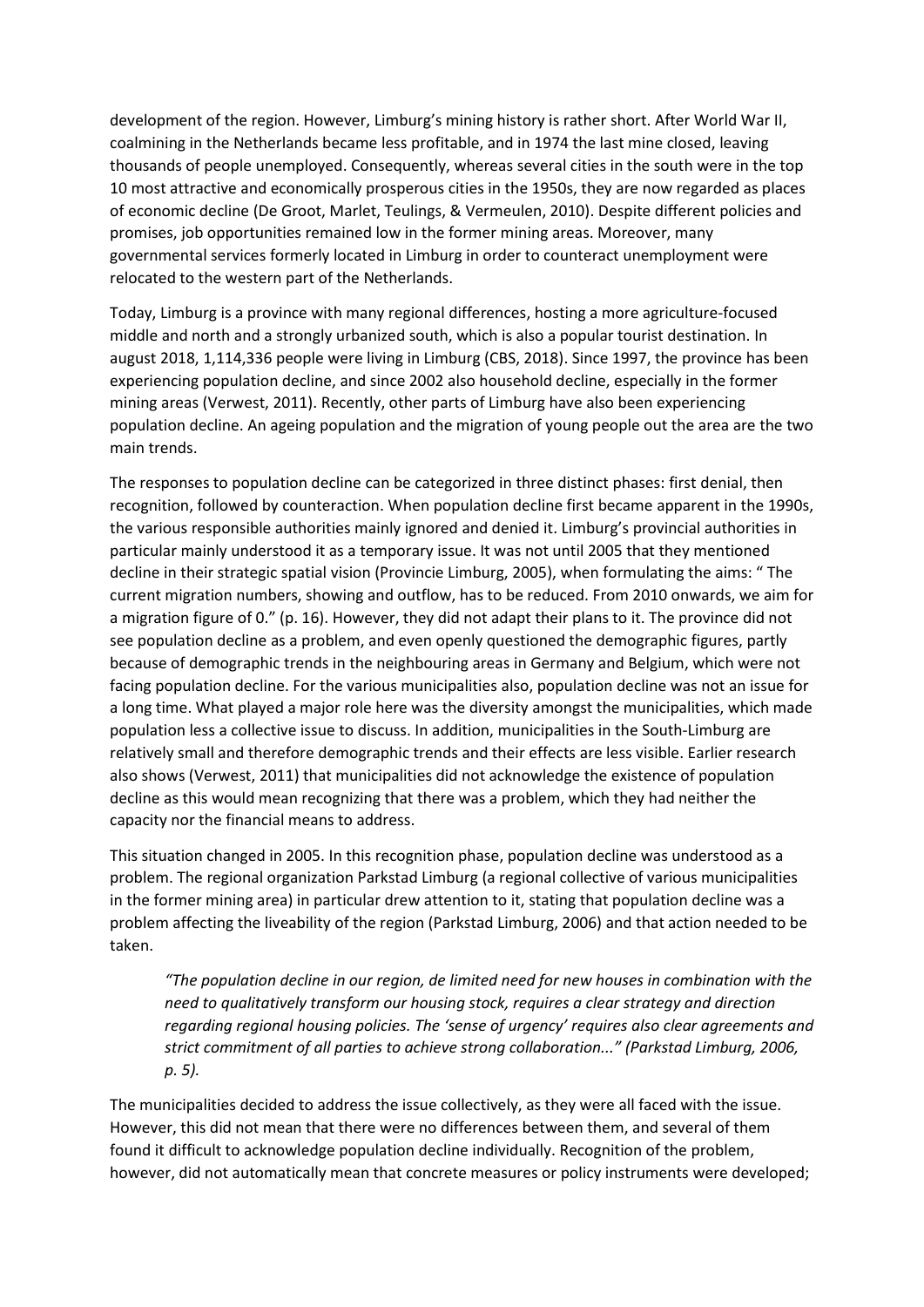this took some years. In this phase, the province in particular remained rather vague but, in recognizing the population decline, all stakeholders labelled it as a problem that needed to be solved. The measures discussed related mainly to creating jobs, restructuring the housing stock, and limiting new housebuilding (Gerrichhauzen & Dogterom, 2007; Heerlen, 2009; Parkstad Limburg, 2008; Regio Zuid-Limburg, 2017). However, executing these measures was not deemed necessary according to the same policy plan, as most plans for new developments would never be executed anyway.

After 2006 that the province and the regional collective Parkstad Limburg started to develop instruments to deal with the population decline in South-Limburg (Verwest, 2011). The most important measures were directed at spatial developments and the labour market, e.g. the housing market, commercial space, and industrial areas. The instruments focused on restructuring, demolishing houses, building a limited number of new high-end houses, and creating an attractive labour market (Parkstad Limburg, 2007, 2008). These measures were proposed mainly to counteract population decline. Examples of such measures include the development of attractive housing (Stein, Sittard), shopping malls (Roermond), and a ring road (Eastern Mining area). Other measures focused on attracting new inhabitants and visitors through events and advertising. In this whole phase, the municipalities played a less clear role in the debates – partly because they were represented by the Parkstad collective and partly because the municipalities displayed large differences in demographic changes. Whereas municipalities around Maastricht (Eijsden, Meerssen, and Vaals) faced population growth, others (Onderbanken, Simpelveld, and Voerendaal) faced population decline. Although the interdepencies between different municipalities are acknowledged, it proves difficult to coordinate actions as most actors focus on their own issues and interests.

Together the municipalities have developed a vision on housing developments in which they clearly address the interdepencies between the different municipalities:

"*The Structural Vision for Living South Limburg (SVWZL) is a joint, South Limburg spatial vision on the housing market, drawn up by the 18 municipalities of South Limburg, based on the realization that spatial developments in one municipality have direct influence on other municipalities. Furthermore municipalities recognize that competition between municipalities, certainly with the current population development and the ambitions that South Limburg has as a knowledge region has, leads to negative effects that undermine the strengths of the region*" (Region Zuid Limburg, 2016, p 4.).

In the vision the municipalities agree to restrict new housing developments and to stimulate housing demolition where needed and they agree on a financial plan in which the gains of new developments are partly used to cover the cost of demolition elsewhere. Although the implementation of this vision proved to be challenging, the municipalities all want to continue their joint effort to deal with the consequences of population decline for the housing market (Provincie Limburg, 2018).

Over the years the strategies for dealing with population decline changed, but the discourse in which population decline is framed as a problem that needs to be prevented prevailed for a long time. This dominant discourse proved to be an important path-dependency making it difficult for envision alternative views on population decline and to develop different spatial strategies. The interdependencies between different local communities were only partly acknowledged, making it difficult to develop and implement a joint strategy. The focus on investments in new housing developments, business parks and a new ring road, based on the idea to stimulate economic development, complicated the adaptation of strategies to changing circumstances since such solutions require long-term investments by various partners. These investements thus created a new path-dependency. Later on, the different actor developed regional agreements that played an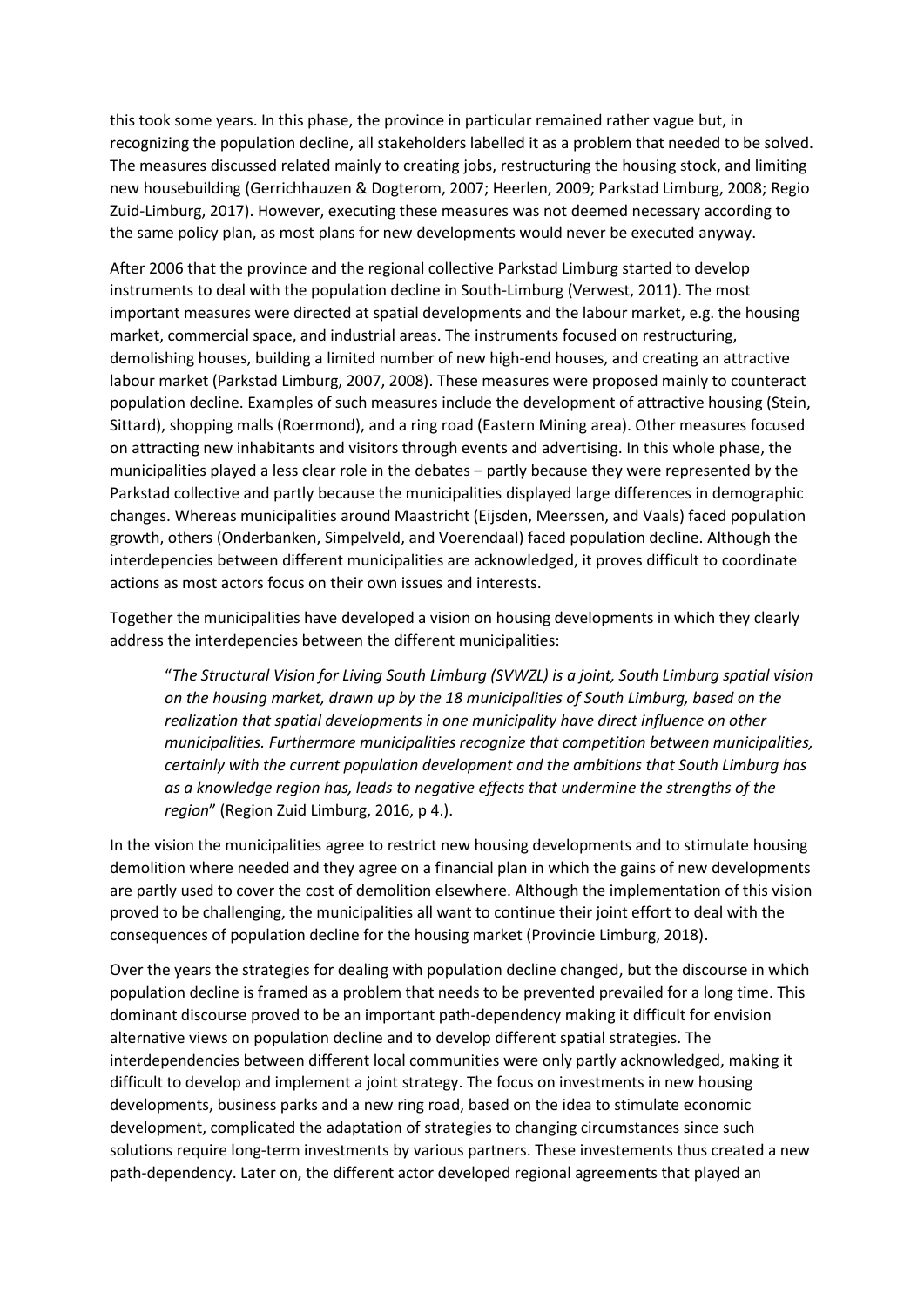important role in addressing the interdependencies between local governments and that help working towards a shared vision. These agreements can be understood as a path-dependency, because changing initial agreements would mean letting down partners in the region and losing financial investments, as well as a goal dependency that keeps actors working towards agreed upon goals.

## *4.4. De Achterhoek*

De Achterhoek (290,000 inhabitants) is a predominantly rural region situated in the eastern part of the Netherlands. Besides agriculture, the regional economy is characterized by small manufacturing industries. In contrast to East-Groningen and South-Limburg, De Achterhoek has no large cities or industries; it consists of many small villages and settlements and two larger towns: Doetinchem (44,600 inhabitants) and Winterswijk (23,600 inhabitants). Although its manufacturing industries show innovative potential, the local economy has been performing below the national average for years and shrank further during the recent economic crisis. Inhabitants of De Achterhoek are proud of their culture of self-organization, to which they refer as *Noaberschap* (neighbourhoodness). This stems from a past situation in which the rural population relied strongly on help from neighbours in times of need. Now *Noaberschap* forms a discourse on its own, refering to community building and the ability to establish local community-led planning projects or taking over public (Abbas & Commandeur, 2013).

In the last few years, the De Achterhoek population has stopped growing. For the coming decades, population change is forecasted: decline, ageing, and the selective out-migration of young (and more highly educated) people. Between 2010 and 2040, the total number of inhabitants is expected to drop by 8% (CBS, 2015). To prevent bust, local governments decided that an early recognition of problems was necessary, together with the development of alternative planning strategies. In 2009, when population decline became significant in De Achterhoek, Groningen and Limburg had already been dealing with bust for quite some time. Having witnessed the ineffectiveness of growth-oriented land use strategies in the other two regions, policymakers at municipal and regional level decided to tackle the problem differently. Instead of denying or reversing decline, the discourse focused at incorporating population decline into regional and local land use strategies. Fundamental to these strategies was a regional and multi-actor approach. To enhance regional cooperation in De Achterhoek, seven municipalities formed a platform (Regio Achterhoek) to tackle problems relating to bust and stimulate regional development. Although founded by municipalities, Regio Achterhoek also actively involves local businesses and societal organizations such as schools and housing cooperatives.

As soon as actors within the region announced the foundation of a regional cooperation, the establishment of Regio Achterhoek took off rather quickly. In 2009, the first explorations for regional cooperation took place, and in 2011 the seven involved municipalities presented, together with local businesses and societal organizations, their future plan: Achterhoek 2020 (Regio Achtherhoek en Ministerie Binnenlandse Zaken, 2012). This plan contained regional strategies for economic development, housing, and infrastructure. More concretely, these strategies entailed projects for a network of fibre internet, facilitating 'smart' industries, sustainable energy, and a housing covenant. These strategies however are also marked with very open goals, and an informal way of working. A process manager working for Regio Achterhoek (interviewed in November 2012) explains their approach as follows: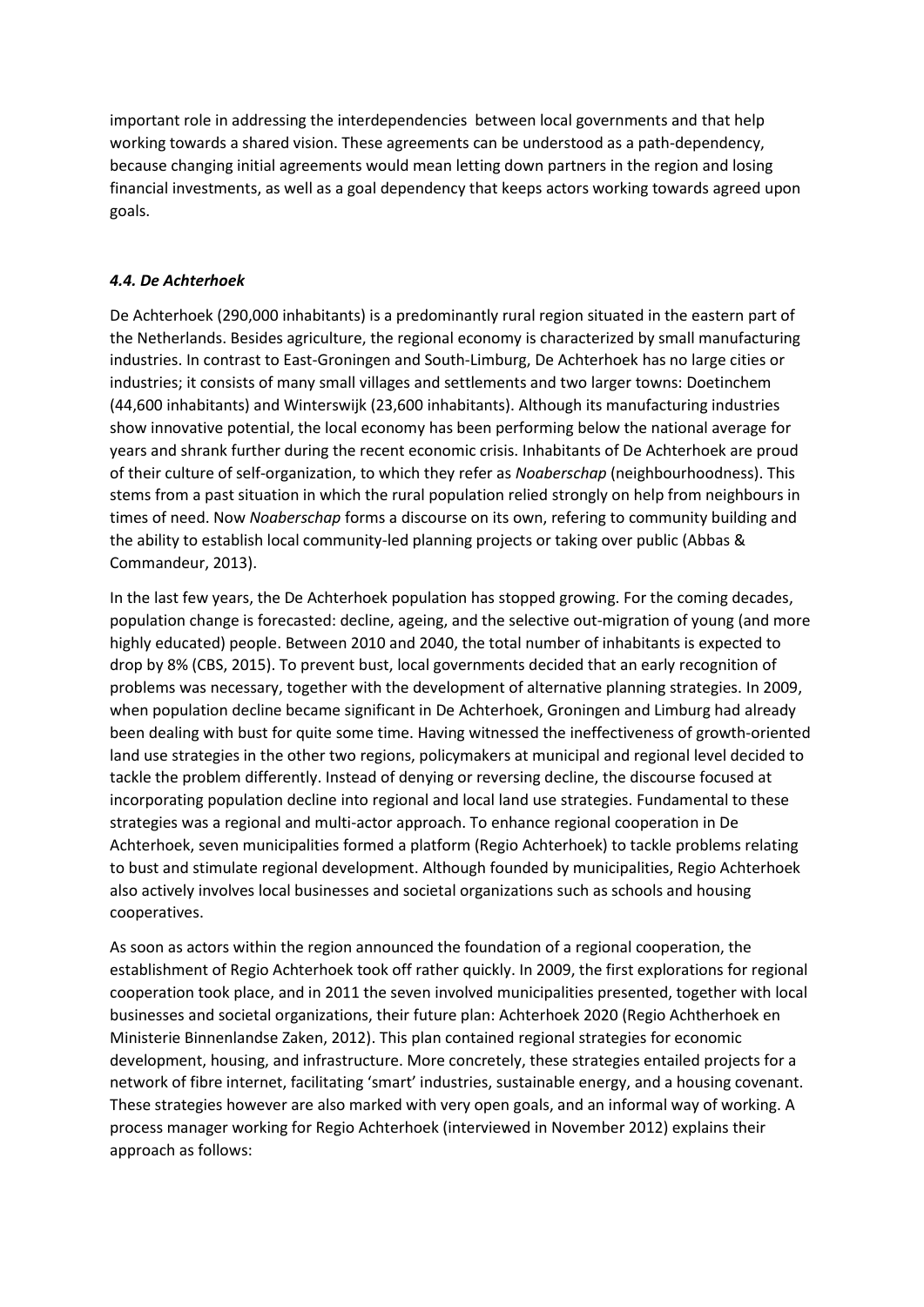*"We don't follow formalised procedures. Every now and then process managers come together, but actually much of the work is done outside meetings. In every working group consists of representatives from societal organisations, businesses and local governments. Together we try to grasp opportunities and form connections. But most of our work is actually about creating awareness concerning population and economical change, and that the old ways [government-centered decision-making and policy implementation] are not working anymore. This is, however, not easily changed"*

Almost a decade later, few of the projects have been realized. The housing covenant - an informal but institutionally weak agreement to reduce future housing development collectively - proved especially problematic to realize. Under the housing covenant, all seven municipalities and housing cooperatives agreed that, for a shrinkage-proof future, considerably fewer houses had to be built in the coming decade; initially, a reduction from 14,000 to 5,600 houses was proposed, and later this number was further reduced by 10% (Stuurgroep Regiovisie Wonen, 2015). For all municipalities, this would imply a serious loss. To share the loss and prevent rivalry among the municipalities, they agreed how the loss could be divided. However, calculations about the exact number of houses proved complicated and politically sensitive. From a regional perspective, it would be sensible to allow new-build houses in the more vital urban areas (Doetinchem and Winterswijk) (Hospers, 2013; Rutgers-Zoet & Hospers, 2018), but the other more rural municipalities objected as they feared increased decline and lack of a local mandate. At the annual spring dinner in 2012 the newly appointed chair of the Regio Achterhoek, and former minister of internal affairs Liesbeth Spies, called for action (Spies, 2012):

*"Regio Achterhoek is not the strongest trade mark in the world. However, the energy with which you started to turn the tide in 2009, seems to have faded. I can see four working groups, Regio Achterhoek, I can see meetings, but I wonder who is accountable for what. Most of our meetings are about procedures, but not the content of what needs to be done. Once at home, there is little commitment for the agreements made during our meetings. But in mean time the population is ageing and entrepreneurs are worried whether they can find qualified personnel in the near future."*

Nevertheless, anxiety about free-rider behaviour became a recurring theme in the discussions about regional cooperation. That one of the municipalities left the cooperation in 2016 is considered to be a low point. A study trip with all remaining stakeholders soon afterwards to the south of Limburg, however, led to a renewed engagement to solve problems collectively. Here, members of the regional cooperative observed the long-term effects of population decline and the need to act collectively. The two-hour bus drive was mentioned as another important factor in strengthening the informal ties between the stakeholders (Rutgers-Zoet & Hospers, 2018).

At local level, several municipalities focused on involving local communities and addressing their planning capacities. This local discourse did not only focus at maintaining liveability by stimulating community life, but also as a way to facilitate large budget cuts. Aldermen Han Boer (municipality of Berkelland) explains at the 2011-annual meeting of the Dutch association for municipalities (VNG) (Muskee, 2011) that three developments form the foundations of their policy change:

*"The new coalition foresees three large challenges, of which the financial crisis is the most critical. Besides this, is our population shrinking: in 2040 we will have 16 per cent less inhabitants and has the amount of seniors doubled. If we continue building new real estate with our blinkers on, we can demolish everything again in a later stage. And third, the process*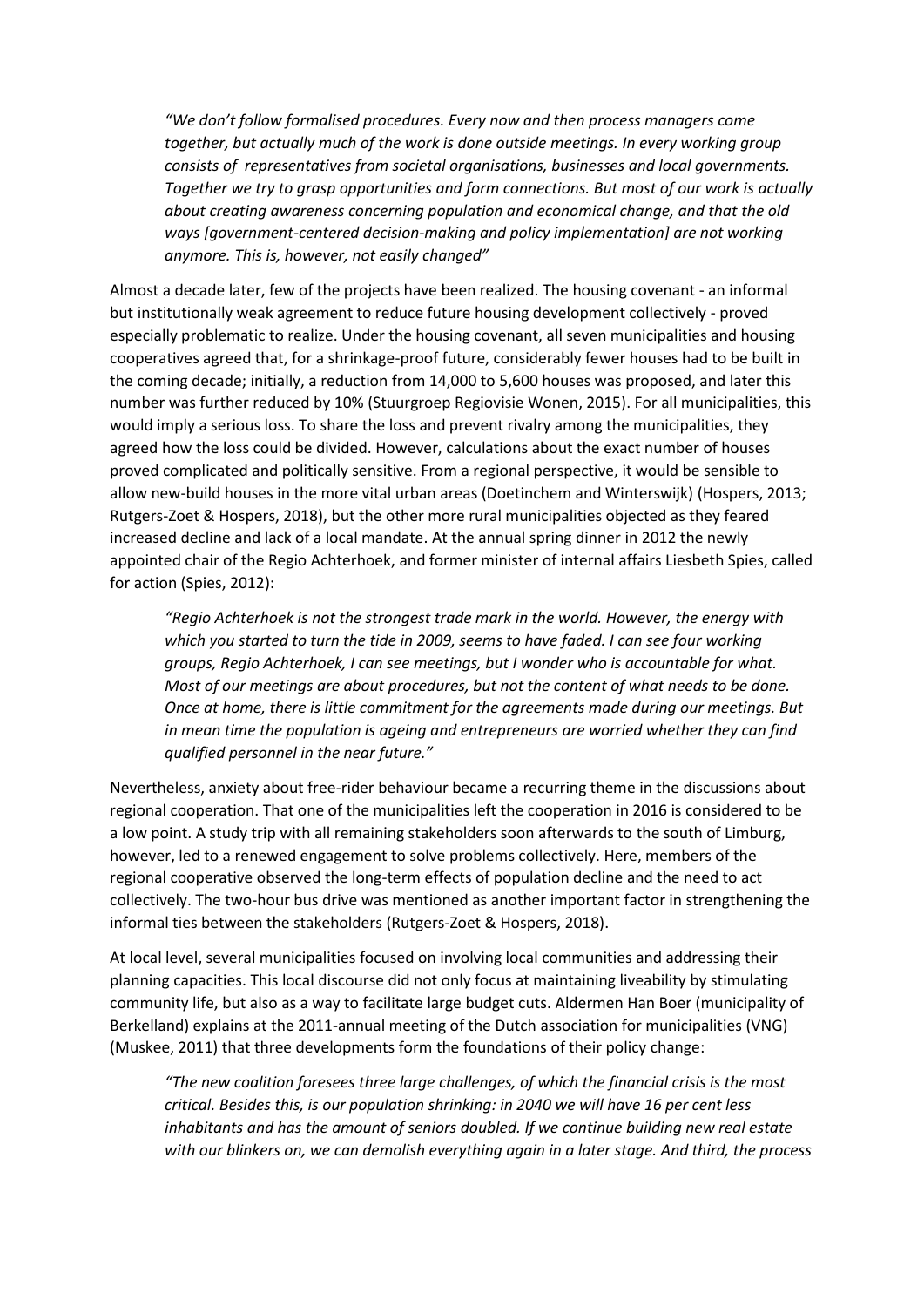*of a retreating government has accelerated. Governments cannot take care of citizens happiness. Tasks should be allocated where they belong".* 

Through policy schemes and subsidy programmes, local communities in Berkelland and other Achterhoek-municipalities were stimulated to take over former municipal tasks. With these financial resources, a large number of communities projects to enhance local liveability and socioeconomic development. The chair of a community-led care cooperative (interviewed in 2016) points out that it was the Regio Achterhoek that inspired them to start an initiative:

*"In 2010 we had a meeting with Regio Achterhoek and all other village boards. They informed us about being a shrinking region region, this was inevitable. If we would not act, we could end up as in Oost Groningen. However we also realized that there was no point in waiting for the municipality or Regio Achterhoek to act. To us, this was a big driver for taking faith into our own hands, and develop a multifunctional care accomodation."*

The dominant discourse of accepting and facilitating the consequences of population decline in a cooperative and localised manner is the result of many path dependencies. The success of the community-led local approach can be explained by the long history of self-organization, which policymakers smartly tuned in to (Muskee, 2011). Participating communities, however, regularly criticize the – what they call – opportunistic attitude of municipalities towards community initiatives. They feel that all their long-running activities have now become part of a complicated political arrangement that they never asked for (Meijer & Ernste, 2019).

And yet both community initiatives and municipalities are interdependent. On the one hand, community initiatives need financial and practical support (like procedural knowledge) to realize their initiatives; support that can only be obtained through governmental bodies. Municipalities, on the other hand, often characterize community initiatives as a token of deliberation and/or promote citizen initiatives as part of their austerity policies (Meijer & Syssner, 2017).

The path dependencies displayed at regional level are more complex in nature. When population decline appeared on the national policy agenda, De Achterhoek was not experiencing the same rate of decline as other regions in the Netherlands. Therefore, De Achterhoek was first indicated as a 'anticipating region' rather than a 'shrinking region' like the two other regions in this study (VROM, VNG, & IPO, 2009). Being designated as an anticipating region, however, also implied less available funding for bust-related problems and less importance on the political agenda. Furthermore, De Achterhoek is a smaller region within a province and is competing with other (more vital) regions for recognition of their problems. Therefore, actors within De Achterhoek had difficulties finding political support and resources at higher political levels. Founding a regional organization was one way to organize themselves more effectively and lobby for support collectively. This lobby was very successful: De Achterhoek is now designated as a 'shrinking region' and receives additional funding to deal with the material effects of depopulation (Ministerie van Binnenlandse Zaken en Koninkrijksrelaties, 2015). The actors therewith clearly acknowledge and address their interdependence. This cooperative approach has been praised and rewarded with additional subsidies for policy innovation (Platform 31, 2014; Spies, 2012), something which stimulated actors to continue working on the same path. There is a clear goal dependency evolving here: regional cooperation in De Achterhoek has become not only a means for dealing with population decline, but also a goal in its own right for receiving those extra funds. It is then perhaps not surprising that the De Achterhoek approach fits very well with the national discourse on population decline, which also focusses on involving other public and private actors actively, regional cooperation, and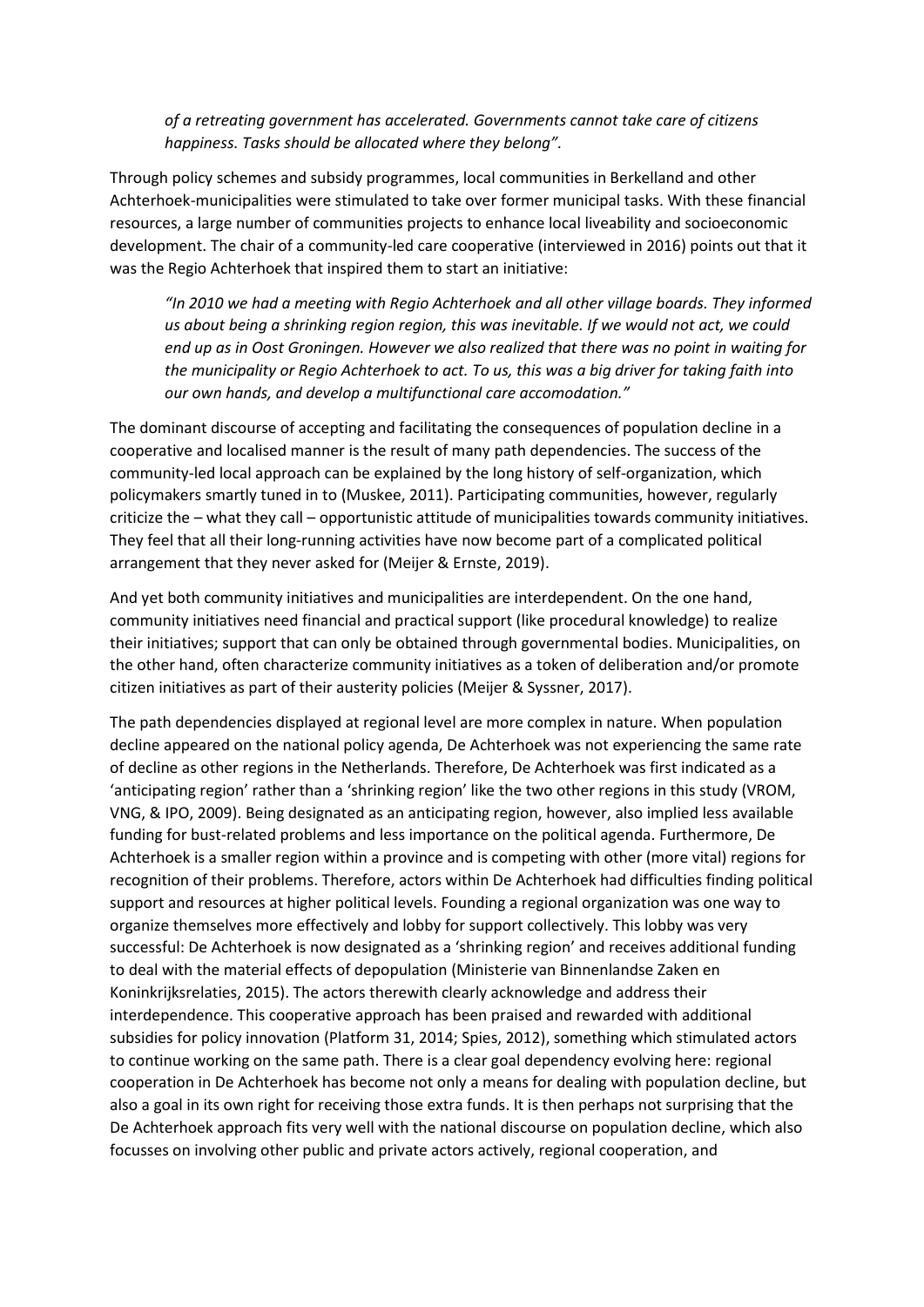encouragement of community initiatives (Ministerie Binnenlandse Zaken en Koningsrijksrelaties, 2014, 2016).

## **5. Responses to population decline**

The socioeconomic effects of population decline in the studied regions in the Netherlands are much less dramatic than in some other regions in Europe that face population decline (Haase, Bernt, Großmann, Mykhnenko, & Rink, 2016). Yet, from a Dutch perspective, they are certainly noticeable. This explains why in the past decade much time and many resources have been spent on the issue (Kempenaar, van Lierop, Westerink, et al., 2015; Rijksoverheid, 2014; Verwest, 2011). Comparison of the different regions shows that the selection of strategies and instruments used to respond to population decline is influenced by a number of dependencies, including the presence of particular discourses, specific institutions, and the dependence of involved actors on others. In this section we explore these dependencies more into detail.

In general the responses to population decline can largely be explained by the dominant planning discourse that focusses on a large role for local and provincial governments in facilitating growth, stimulating new developments, and a competition between municipalities for citizens and businesses. This discourse is embedded in various institutions that shape the capacity of local governments for planning and that form the basis for new spatial developments. A situation of population decline makes it difficult to uphold this planning approach that strongly depends on growth and new developments. Population decline proved particular problematic to local governments because a devolution of various governmental responsibilities made them even more dependent on citizens and businesses for tax income and new spatial development as an extra source of revenue (Buitelaar, 2010). Early responses were mainly shaped by this dominant discourse and focussed on denial, seeing population decline as a temporary issue, and on investing even more resources in spatial developments. Only later came the realization that population decline should be seen as a more permanent development and that policies and plans needed to be adapted.

A closer look reveals two main discourses on the issue of population decline. The first discourse focuses on growing vacancy numbers, declining real estate values, and the question of who should finance debts and the restructuring of neighbourhoods and business areas. This discourse is found mainly among governments and real estate experts and fits well with the more general discourse of Dutch planning (especially strong in East-Groningen and South-Limburg). A second discourse focuses on social aspects and on the question of how liveability in the regions could be maintained (especially strong in De Achterhoek and later also in the other two regions). This discourse was largely a response to a decline in services, such as the closure of local shops, libraries, public transport, schools, and other amenities. Local people and organizations worry about this loss of facilities and the consequences for the liveability of a place. This discourse helped to put the issue of population decline on the agenda, but it was much less influential on the selection of strategies and land use instruments. The planning system in the Netherlands that largely informed the first discourse on population decline, creating a powerful path-dependency for a number of reasons.

First of all it created a certain blind spot for population decline, an issue not deemed very relevant in a planning system that focusses on growth and on those regions in the Netherlands where growth can be facilitated. In general there wasn't much attention for the various regions that face population decline in the national debates on planning. Second, when population decline finally made it to the policy agenda, it was mostly understood from this dominant perspective, meaning that it was seen as a problem because of declining property values and related difficulties in initiating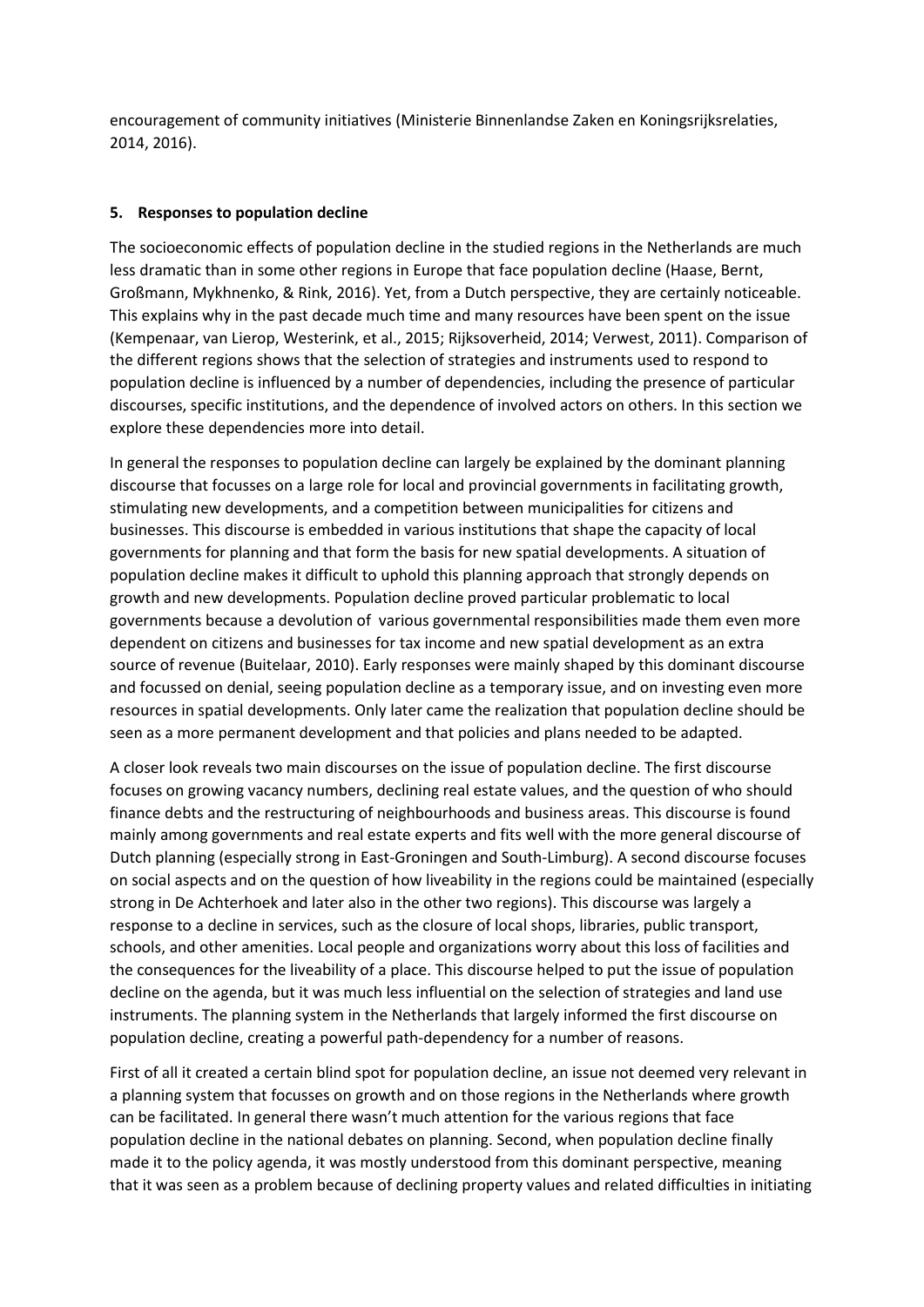new developments. Third, the selection of possible strategies and useful land use instruments were largely shaped by this planning system. This implied a preference for government initiated investments in large scale developments, such as new roads, housing projects and business parks. These investments were made in an attempt to attract people and businesses to the regions in order to re-create a situation of growth. A strategy that was adapted later on when it became clear that those investments could not prevent population decline. Despite the adaptation of strategies, instruments focussing on land development, such as regional agreements to distribute development rights and prevent a competition between municipalities over new developments, prevailed.

The dominant discourse on population decline was reinforced by the interdependencies between involved actors, mainly governments and experts on demography and spatial development. Governments became aware that the competition for inhabitants and business between municipalities would in general not benefit the region and that cooperation was needed. Yet at the same time each municipality had its interests and its own opportunities for developments, something which hampered cooperation. Experts played an prominent role in making predictions and developing solutions. Demographic predictions formed an important source of information, as did elaborations of expected socioeconomic consequences. The experts pointed to vicious circles between employment, number of jobs, housing markets, governmental policies, and a brain drain. As such, they reinforced the dominant discourse, as well as the idea that population decline was a problem that needed to be tackled by strategies that re-create growth.

Looking more closely at the three regions, one can witness gradual changes in the discourses about population decline and a related shift in the strategies for dealing with it. This co-evolution of discourses and strategies was different in each region. South-Limburg for a long time focussed on denial and investments in new developments, East- Groningen gradually became aware that population decline was to become a permanent issue and adapted policies and plans accordingly, while in De Achterhoek population decline became effective at a later moment, and partly drawing on the experiences from the two other regions, it focussed on facilitating a situation of decline from the beginning on. These difference can be explained by the differences in the dominant discourses amongst involved governments and the consequent way in which private parties and citizens were involved. In Groningen and Limburg, the issues were discussed mostly amongst governments, a fixed set of public organizations, and experts on real-estate planning. These actors largely drew on a discourse in which population decline was problematic and something that could be prevented with large-scale investments in new developments. In De Achterhoek, a larger group of actors, including citizen groups, were involved. This brought other issues to the fore and together the actors developed a perspective that focussed on facilitating population decline through smaller-scale interventions and an adaptation of land use policies to the changing situation.

Furthermore, differences can be found in the goal-dependencies. In all three regions facilitating growth was to some extent embedded in existing policies and plans and an important factor in the search for strategies, but the regions differed in the way existing policies and plans could be adapted to a changing situation. In Limburg it proved difficult to adapt these plans, partly because involved municipalities had clearly different perspectives and interests and as such common ground about the issue at stake and for coordinated actions was difficult to find. In East-Groningen and De Achterhoek plans were more easily adapted as a common ground evolved in relative early stages, making it easier to implement a collective and coordinated strategy to facilitate rather than prevent population decline.

In each region, the selection of particular strategies created new dependencies that subsequently shaped possibilities and limits for further actions. These dependencies followed from the goals that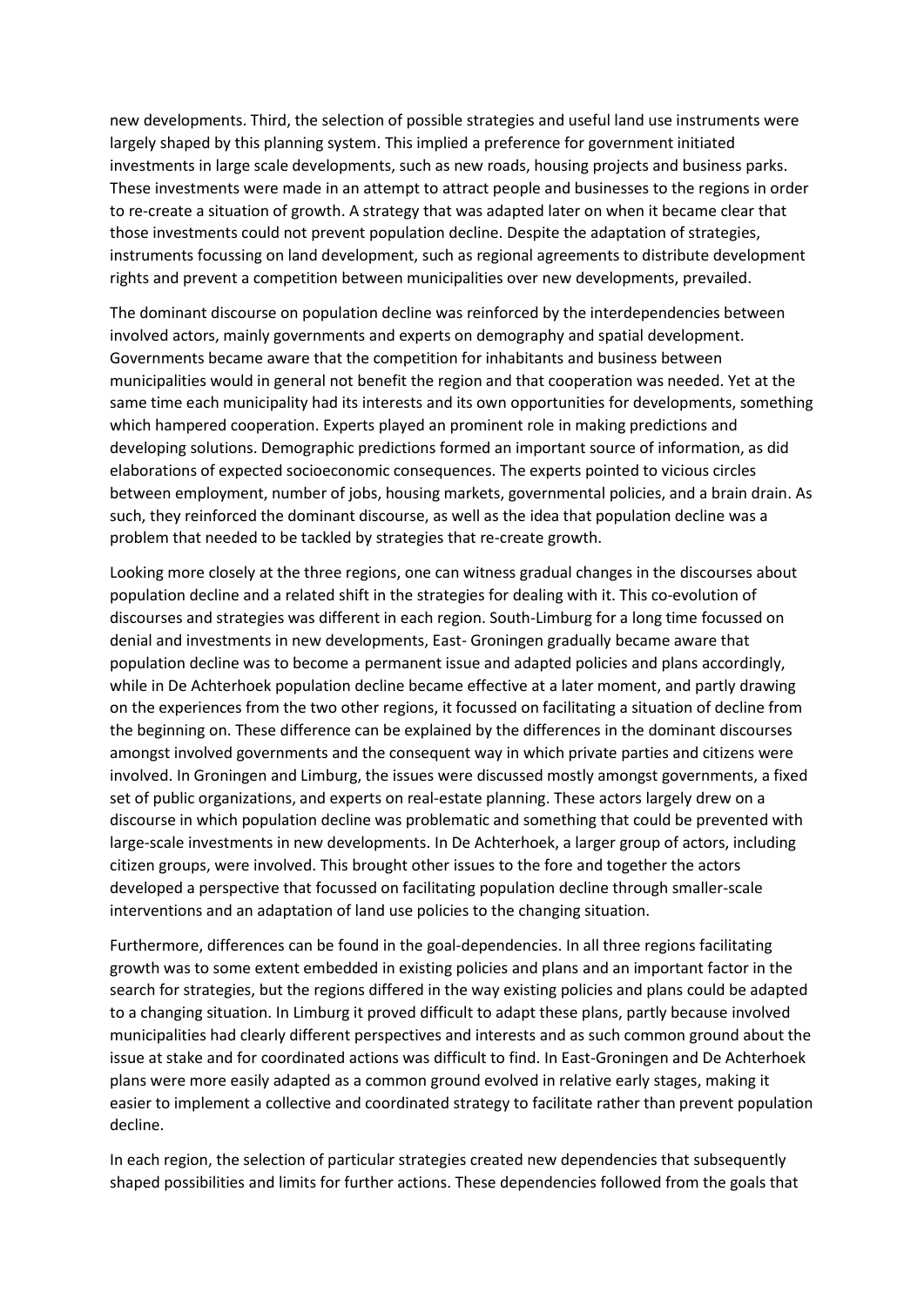have been institutionalized in policies, plans, and agreements between involved actors from resources that were invested in a particular way, and from specific forms of knowledge and expertise that were mobilized. These dependencies made it difficult to adapt initial strategies and related land use instruments after new insights emerged or when circumstances changed later on.

## **6. Conclusion and discussion**

The study shows that the governments in the three regions used mainly plans, regional agreements, and investments in physical infrastructure to deal with population decline, but differ in the problems they aim to solve and the goals they pursue. Comparison of the three regions shows that differences in strategies for dealing with population decline can largely be explained by the dominant understandings of actual or expected changes in a particular region and familiarity with certain strategies. In the Dutch situation, the most influential discourse on population decline draws on ideas about growth and the need for governments to stimulate spatial and economic developments via planning and land use instruments. Furthermore the selection of planning strategies was influenced by the role and competences of governmental organizations, available expertise, and the acceptance by the community of a particular planning approach. In all three regions, governmental organizations took the lead in the development of new strategies, mostly in the form of studies and strategic plans. Even though governments in regions facing population decline have in general fewer resources than governments elsewhere in the Netherlands (Hospers, 2014), they tend to become more active in various policy domains, including spatial planning, trying to uphold the governance capacity of the region.

As in many situations of boom and bust, the dominant ideas about growth and high governance capacity, resulting from boom situations, influenced developments and actions in time of bust (Sundaramurthy & Lewis, 2003; Collier 2007). More specific, our cases showed that the legacy of boom periods made it difficult for governments to accept population decline and in some cases, even to talk about it, partly because many elements of governance are based on a situation of economic growth. Just as a lack of institutional capacity might hamper effective action (Van Assche et al, 2019), the overestimation of the possibilities for planning can lead to unrealistic strategies and a loss of resources. The study confirms Van Assche et al.'s (2019) plea for encouraging reflexivity in governance and illustrates how Evolutionary Governance Theory can help in explaining why regions take different routes in dealing with population decline. The Dutch situation, with powerful planning capacities and the availability of various land use instruments, shows that the way in which governance capacity is used is strongly conditioned by dominant discourses on spatial planning and the issue at hand. The presence of particular discourses and their dominance in governance can be understood as path-dependencies that hamper the development of alternative futures and the search for strategies that differ from those that actors are familiar with (Deacon et al., 2018; Van Assche et al., 2017). This is for example the case with the discourse on planning as a stimulator and facilitator of (economic) development. However, especially in De Achterhoek case, it was shown that it was exactly the dominant discourse of an active community that fostered the introduction of more and different actors, e.g. citizen organisations in governance, something which helped in finding new perspectives on how to deal with population decline.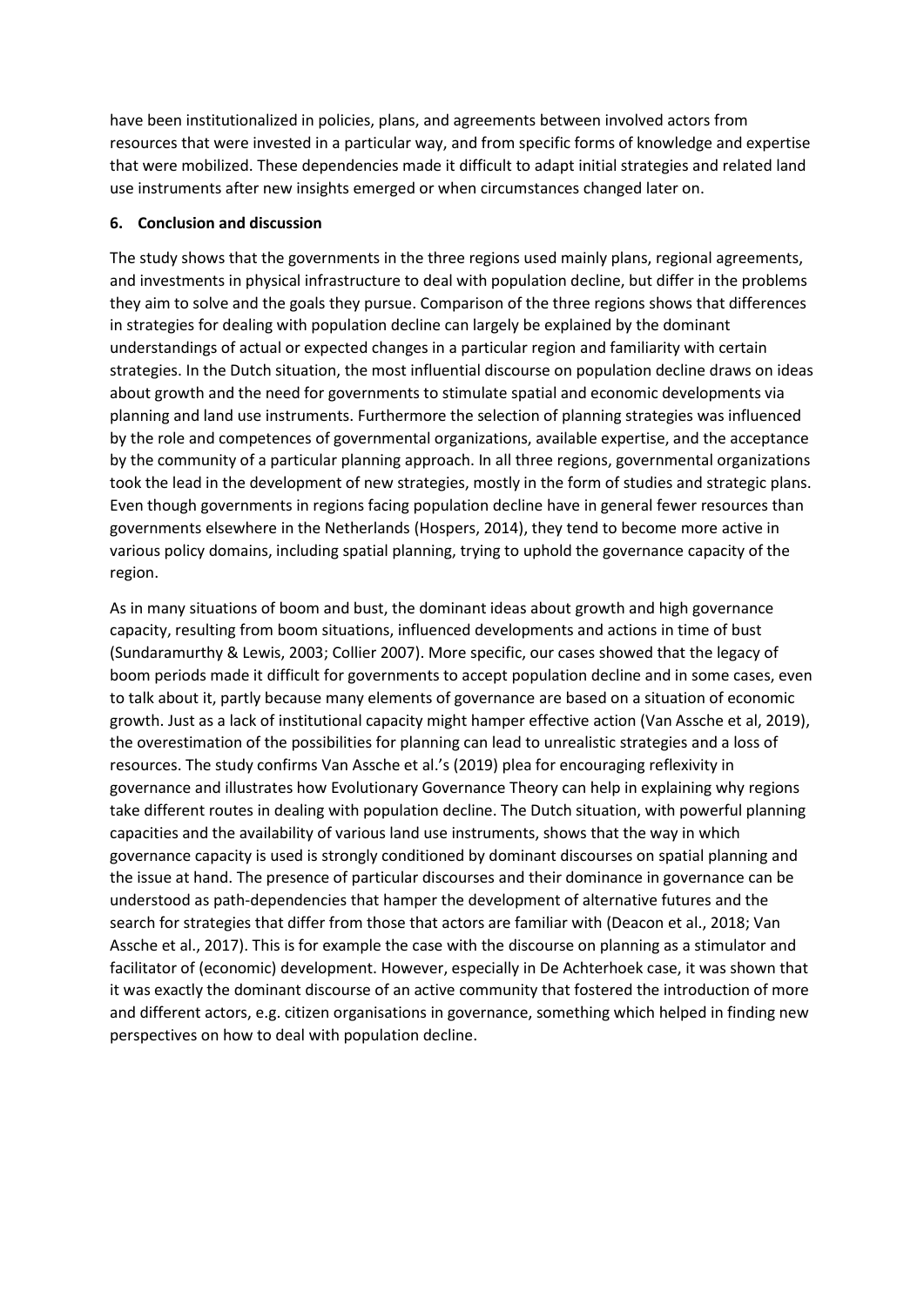#### **References**

Abbas, T., & Commandeur, L., 2013. Modern Noaberschap: Hype of houvast: Authors edition.

- Alexander, E. R., 2001. The planner-prince: interdependence, rationalities and post-communicative practice. Planning theory & practice, 2(3), 311-324.
- Anon., 2016. Nederland in balans. Een nieuwe koers voor krimpregio's. Position paper Provincie Groningen, Provincie Friesland, Province of Zeeland, Provincie Limburg & Provincie Gelderland. https://www.publicresult.nl/wp-content/uploads/2016/06/Nederland-in-Balans.pdf. Last checked 7-8- 2018.
- Berg, B., 2009. Qualitative research methods for the social sciences. Boston: Pearson Education.
- Beunen, R., & Patterson, J. J., 2016. Analysing institutional change in environmental governance: exploring the concept of 'institutional work'. Journal of Environmental Planning and Management, 1-18. doi: 10.1080/09640568.2016.1257423
- Bouwman, P.J., 1959. Bedreigd bestaan. De sociale, economische en culturele situatie in Noord-Groningen. Niemeijer, Groningen.
- Buitelaar, E., 2010. Grenzen aan gemeentelijk grondbeleid: Continuïteit en verandering in de rol van gemeenten op de Nederlandse grondmarkt. Ruimte & Maatschappij, 2(1), 5-22.
- Buschmann, P., & Oels, A., 2019. The overlooked role of discourse in breaking carbon lock‐in: The case of the German energy transition. Wiley Interdisciplinary Reviews: Climate Change, 10 (3): e574.
- Carson, D. A., & Carson, D. B., 2016. Path dependence in remote area tourism development: Why institutional legacies matter. In Tourism destination evolution (pp. 115-134). Routledge.
- CBS, 2015. Kerncijfers wijken en buurten 2015. Centraal Bureau voor statistiek: https://www.cbs.nl/nlnl/maatwerk/2015/48/kerncijfers-wijken-en-buurten-2015. Retrieved 01-10-2018.
- CBS, 2018. Statline . https://opendata.cbs.nl/statline/#/CBS/nl/dataset/37230ned/table?ts=1538983450177. Last accessed 1-10-2018.
- CBS., 2015. Kerncijfers wijken en buurten 2015. Retrieved 01-12-2015, from Centraal Bureau voor statistiek
- Christiaanse, S., & Haartsen, T., 2017. The influence of symbolic and emotional meanings of rural facilities on reactions to closure: The case of the village supermarket. Journal of Rural Studies, 54, 326-336. doi: https://doi.org/10.1016/j.jrurstud.2017.07.005
- Collier, P., 2007. Managing commodity booms: lessons of international experience.
- Commissie Tielrooij, 2000. Advies op hoofdlijnen. Bouwen aan een beter Delfzijl. Commissie Woonproblematiek Delfzijl, Delfzijl.
- Companen, 2009. Eemsdelta scenario's voor wonen en voorzieningen. Effecten van keuzes in beeld. Companen, Arnhem.
- Companen, 2011. Woon- en Leefbaarheidsplan 2011-2021 Gemeente de Marne. Toekomst voor kwaliteit en ruimte. Companen, Arnhem.
- Cristina, M.-F., Chung-Tong, W., K., S. L., Nobuhisa, T., & G., V.-H. J., 2012. The Shrinking Mining City: Urban Dynamics and Contested Territory. International Journal of Urban and Regional Research, 36(2), 245-260. doi: doi:10.1111/j.1468-2427.2011.01094.x
- David, M., & Sutton, C. D., 2004. Social research: The basics: Sage, London.
- De Groot, H., Marlet, G., Teulings, C., & Vermeulen, W., 2010. Stad en Land. Den Haag: Centraal Cultureel Planbureau.
- De Groot, N. & Schonewille, J., 2012. Krimp in beeld. De sociale gevolgen van demografische veranderingen. Movisie, Utrecht.
- De Jong, A. & Daalhuizen, F., 2014. De Nederlandse Bevolking in beeld. Verleden, heden, toekomst. Planbureau voor de Leefomgeving, The Hague.
- De Jong, A. & Van Duin, C., 2010. Regionale prognose 2009-2040: Vergrijzing en omslag van groei naar krimp. Planbureau voor de Leefomgeving, The Hague.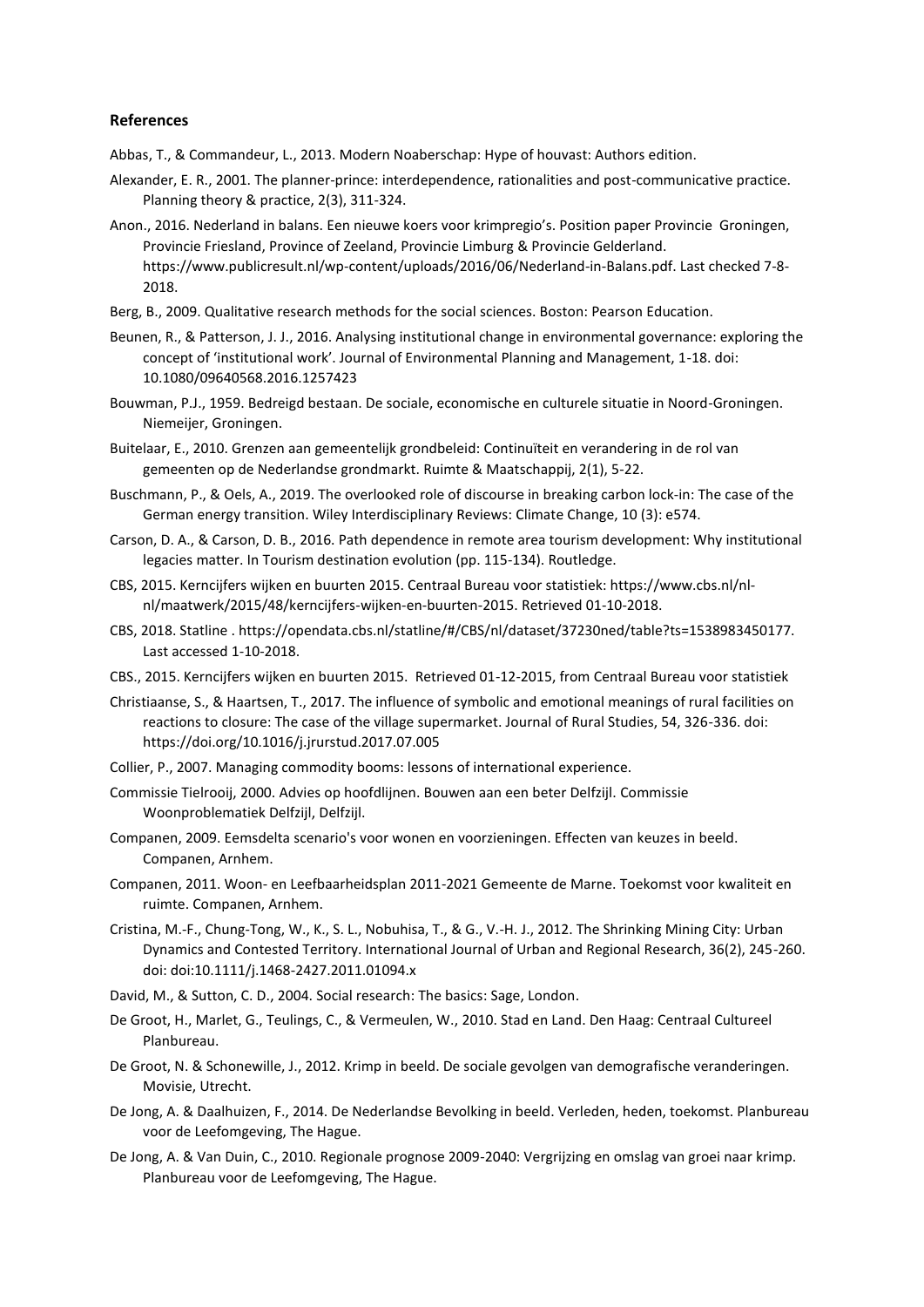- de Vries, J. R., Roodbol-Mekkes, P., Beunen, R., Lokhorst, A. M., & Aarts, N., 2014. Faking and forcing trust: The performance of trust and distrust in public policy. Land Use Policy, 38, 282-289. doi: http://dx.doi.org/10.1016/j.landusepol.2013.11.022
- Deacon, L., Van Assche, K., Papineau, J., & Gruezmacher, M., 2018. Speculation, planning, and resilience: Case studies from resource-based communities in Western Canada. Futures, 104, 37-46.
- Dijkstal, H.F. & Mans, H., 2009. Krimp als structureel probleem. Rapportage topteam krimp voor Groningen, The Hague.
- Ekamper, P., Van der Erf, R., Van der Graag, N., Henskens, K., & Van Poppel, F., 2003. Bevolkingsatlas van Nederland: demografische ontwikkelingen van 1850 tot heden. (pp. 176). Rijswijk: NIDI.
- Feindt, P. H., & Oels, A., 2005. Does discourse matter? Discourse analysis in environmental policy making. Journal of Environmental Policy & Planning, 7(3), 161-173.
- Gardenier, J.D., 2012. Rijk met kleine dorpen: een sociologische studie naar het platteland van Noord-Groningen. Van Gorcum, Assen.
- Gemeente Delfzijl, 1998. Kiezen en delen. Revitalisatieprogramma. Gemeente Delfzijl, Delfzijl.
- Gerrichhauzen, L., & Dogterom, J., 2007. Krimp als kans. Dordrecht: Gerrichhauzen & Partners.
- Haartsen, T., & Venhorst, V., 2010. Planning for decline: anticipating on population decline in the Netherlands. Tijdschrift voor economische en sociale geografie, 101(2), 218-227. doi: 10.1111/j.1467- 9663.2010.00597.x
- Haase, A., Bernt, M., Großmann, K., Mykhnenko, V., & Rink, D., 2016. Varieties of shrinkage in European cities. European Urban and Regional Studies, 23(1), 86-102. doi: 10.1177/0969776413481985
- Hall, H. M., Vodden, K., & Greenwood, R., 2017. From dysfunctional to destitute: the governance of regional economic development in Newfoundland and Labrador. International Planning Studies, 22(2), 49-67.
- Halseth, G., Ryser, L., Markey, S., & Martin, A., 2014. Emergence, transition, and continuity: Resource commodity production pathways in northeastern British Columbia, Canada. Journal of Rural Studies, 36, 350-361.
- Heerlen, G., 2009. Krimp als kans. De mijnlamp als gidsfunctie voor stadsdeel Hoensbroek. Heerlen: Gemeente Heerlen.
- Hospers, G.-J., 2013. Coping with shrinkage in Europe's cities and towns. Urban Des Int, 18(1), 78-89.
- Hospers, G.-J., 2014. Policy responses to urban shrinkage: From growth thinking to civic engagement. European Planning Studies, 22(7), 1507-1523.
- Hospers, G.-J., & Reverda, N., 2015. Managing population decline in Europe's urban and rural areas: Springer.
- Jones, D. C., 2002. Empire of dust: Settling and abandoning the prairie dry belt. Calgary: University of Calgary Press.
- KAW architecten en adviseurs, 2011. Regionaal woon- en leefbaarheidsbasisplan Oost-Groningen. Van krimp naar kwaliteit. KAW architecten en adviseurs, Groningen.
- Kempenaar, A., van Lierop, M., Westerink, J., van der Valk, A., & van den Brink, A., 2015. Change of Thought: Findings on Planning for Shrinkage from a Regional Design Competition. Planning Practice & Research, 1- 18. doi: 10.1080/02697459.2015.1088242.
- Mahoney, J., 2000. Path dependence in historical sociology. Theory and society, 29(4), 507-548.
- Manson, D., Markey, S., Ryser, L., & Halseth, G., 2016. Recession Response: Cyclical Problems and Local Solutions in Northern British Columbia. Tijdschrift voor economische en sociale geografie, 107(1), 100- 114.
- Markey, S., & Heisler, K., 2010. Getting a fair share: Regional development in a rapid boom-bust rural setting. Canadian Journal of Regional Science, 33(3).
- Martinez-Fernandez, C., Audirac, I., Fol, S., & Cunningham-Sabot, E., 2012. Shrinking Cities: Urban Challenges of Globalization. International Journal of Urban and Regional Research, 36(2), 213-225. doi: 10.1111/j.1468- 2427.2011.01092.x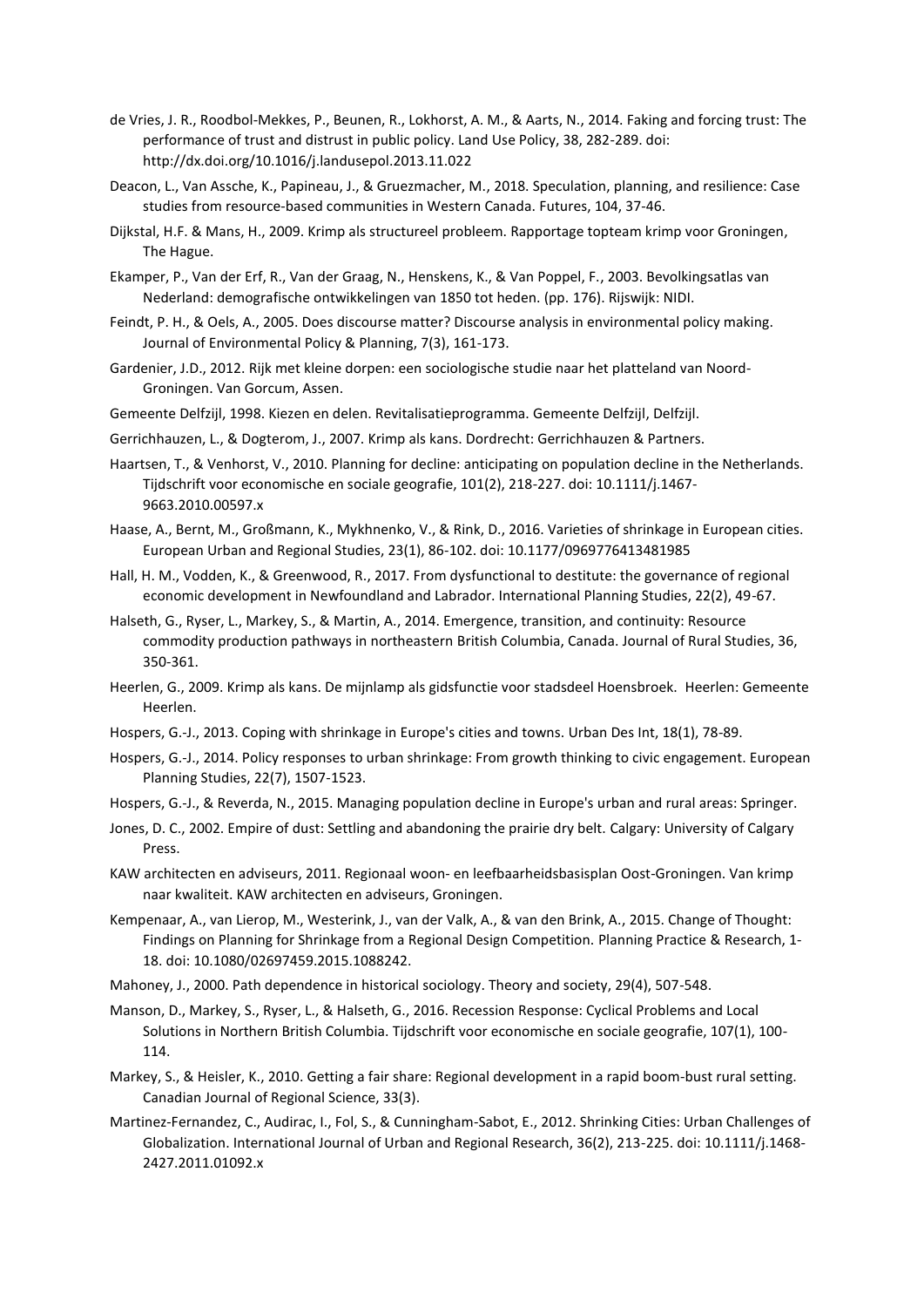- Martinez-Fernandez, C., Weyman, T., Fol, S., Audirac, I., Cunningham-Sabot, E., Wiechmann, T., & Yahagi, H., 2016. Shrinking cities in Australia, Japan, Europe and the USA: From a global process to local policy responses. Progress in Planning, 105, 1-48. doi: http://dx.doi.org/10.1016/j.progress.2014.10.001
- Meijer, M., & Ernste, H., 2019. Broadening the Scope of Spatial Planning: Making a Case for Informality in the Netherlands. Journal of Planning Education and Research, 0739456X19826211. doi:10.1177/0739456X19826211
- Meijer, M., & Syssner, J., 2017. Getting ahead in depopulating areas How linking social capital is used for informal planning practices in Sweden and The Netherlands. Journal of Rural Studies, 55, 59-70. doi:https://doi.org/10.1016/j.jrurstud.2017.07.014
- Ministerie Binnenlandse Zaken en Koningsrijksrelaties, 2014. Samenwerkingsagenda Krimp 2015-2016. Rijksoverheid, The Hague.
- Ministerie Binnenlandse Zaken en Koningsrijksrelaties, 2016. Aanpak bevolkingsdaling. Retrieved 16-06-2016, 2016, from https://www.rijksoverheid.nl/onderwerpen/bevolkingskrimp/inhoud/aanpak-bevolkingsdaling
- Ministerie van Binnenlandse Zaken en Koninkrijksrelaties, 2015. Indeling gemeenten krimpregio's en anticipeerregio's. Rijksoverheid, The Hague.
- Ministerie van Binnenlandse Zaken en Koninkrijksrelaties, 2015. Indeling gemeenten krimpregio's en anticipeerregio's. Rijksoverheid, The Hague.
- Muskee, M., 2011. Naoberschap moet rigoureuze bezuinigingen opvangen. VNG Magazine, 11: 28-31.
- Nelle, A., Großmann, K., Haase, D., Kabisch, S., Rink, D., & Wolff, M., 2017. Urban shrinkage in Germany: An entangled web of conditions, debates and policies. Cities, 69, 116-123. doi: https://doi.org/10.1016/j.cities.2017.02.006
- Nietiedt, S., & De Vries, J. R., 2015. Who is planning our landscape? An exploration of citizen's power to impprove their physcial living environment. Unpublished work. Wageningen University. Wageningen.
- Noordelijke Rekenkamer, 2010. Rapport van bevindingen Blauwestad. Noordelijke Rekenkamer, Groningen.
- Pallagst, K., Aber, J., Audirac, I., Cunningham-Sabot, E., Fol, S., Martinez-Fernandez, C., Moreas, S., Mullingang, H., Vargas-Hernandez, J. Weichmann, T., Tong, W. & Rich, J., 2009. The Future of Shrinking Cities: Problems, Patterns and Strategies of Urban Transformation in a Global Context. University of California. Institute of Urban and Regional Development, Berkeley.
- Parkstad Limburg, 2008. Intentieovereenkomst Herstructureringsvisie Woningvoorraad Parkstad Limburg. Parkstad Limburg, Heerlen.
- Parkstad Limburg, 2006. Regionale woonvisie op hoofdlijnen Parkstad Limburg 2006-2010. Parkstad Limburg geeft Ruimte! Parkstad Limburg, Heerlen.
- Parkstad Limburg, 2007. Kadernota Economie Regio Parkstad Limburg2007-2010. Parkstad Limburg, Heerlen.
- Pierson, P., 2000. Increasing returns, path dependence, and the study of politics. American political science review, 94(2), 251-267.
- Platform 31., 2014. Tweede ronde experimenten bevolkingsdaling. Platform 31, The Hague.
- Ponds, R., Marlet, M. & Van Woerkens, C., 2013. Atlas van kansen voor Oost-Groningen en Kreis Leer. Atlas voor Gemeenten, Utrecht.
- Provincie Groningen, 1997. Bouwen en wonen 1997-2002: uitwerking streekplan. Provincie Groningen, Groningen.
- Provincie Groningen, 2010. Krimp in Groningen. Provinciaal Actieplan Bevolkingsdaling 2010-2013. Provincie Groningen, Groningen.
- Provincie Groningen, 2013a. Ontwikkelingsvisie Eemsdelta 2030. Samen denken, samen doen. Provincie Groningen, Groningen.
- Provincie Groningen, 2013b. Rapportage onderzoek doelmatigheid en doeltreffendheid Krimp in de regio Eemsdelta. Provincie Groningen, Groningen.
- Provincie Groningen, 2013c. Ruimte voor daadkracht. Provinciaal beleid bevolkingsdaling. Provincie Groningen, Groningen.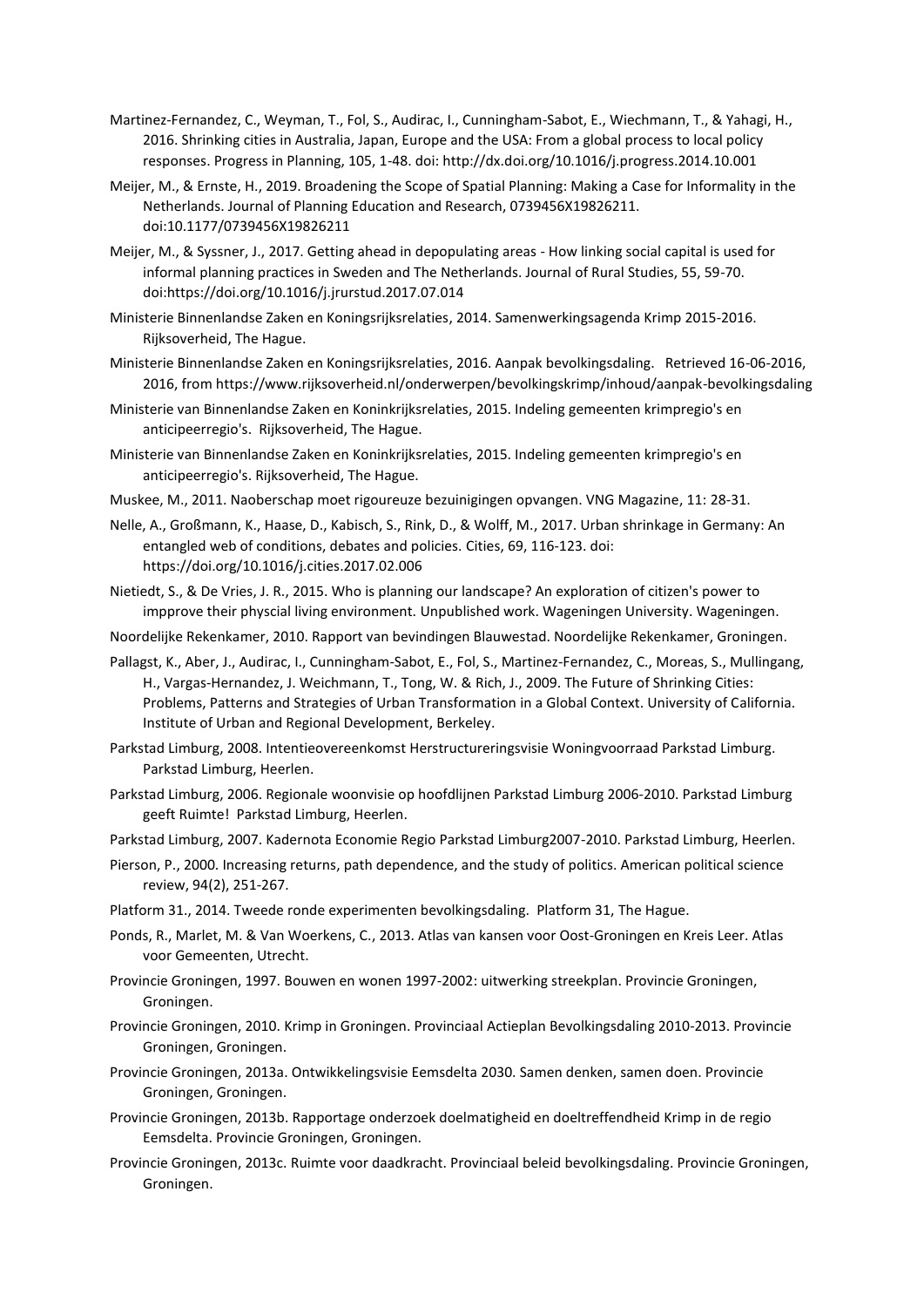- Provincie Groningen, 2013d. Subsidieregeling Reserve Leefbaarheid Krimpgebieden. Provincie Groningen, Groningen.
- Provincie Groningen, 2015. Agenda Krimpbeleid provincie Groningen 2015-2020. Provincie Groningen, Groningen.
- Provincie Groningen, 2016. Uitvoeringsprogramma Leefbaarheid Provincie Groningen 2016-202-0, Provincie Groningen, Groningen.
- Provincie Limburg, 2005. Provinciale woonvisie Limburg. Provincie Limburg, Maastricht.
- Provincie Limburg, 2018. Beweging op de woningmarkt. Rapportage aan de provinciale staten. Provincie Limburg, Maastricht.
- Regio Achterhoek en Ministerie Binnenlandse Zaken, 2012. Startnotitie Uitdagingen Achterhoek 2020. Agenda Achterhoek 2020, Doetinchem.
- Regio Zuid-Limburg, 2017. Structuurvisie Ruimtelijke Economie Zuid-Limburg. Winkels, kantoren, bedrijventerreinen, Regio Zuid-Limburg Maastricht.
- Rijksoverheid, 2014. Beleidsdoorlichting programma bevolkingsdaling. Rijksoverheid, The Hague.
- Ročak, M., 2018. Urban shrinkage in old industrial re-gions: the importance of software. In G.-J. Hospers & J. Syssner (Eds.), Dealing with Urban and Rural Shrinkage: Formal and Informal Strategies (pp. 45-57). Vienna: LIT Verlag.
- Ročak, M., Hospers, G.-J., & Reverda, N., 2016. Searching for Social Sustainability: The Case of the Shrinking City of Heerlen, The Netherlands. Sustainability, 8(4), 382.
- Ruimtevolk, 2015. Verslag Landelijke Conferentie Bevolkingsdaling 2015 Ruimte voor Talent. Paper presented at the Landelijke Conferentie Bevolkingsdaling 2015, Ulft.
- Rutgers-Zoet, J., & Hospers, G.-J., 2018. Regional collaboration in rural areas: the case of the Achterhoek. In G.- J. Hospers & J. Syssner (Eds.), Dealing with Urban and Rural Shrinkage. Formal and informal strategies (pp. 87-99). Vienna: LIT Verlag.
- Ryser, L., Markey, S., Manson, D., & Halseth, G., 2014. From boom and bust to regional waves: Development patterns in the Peace River Region, British Columbia. Journal of Rural and Community Development, 9(1).
- Spies, L., 2012. Toespraak minister Spies tijdens het Achterhoekse Lentediner. Retrieved from http://www.rijksoverheid.nl/documenten-en-publicaties/toespraken/2012/03/21/toespraak-ministerspies-tijdens-het-achterhoekse-lentediner.html
- Stoeldraijer, L., Van Duin, C., & Huisman, C., 2017. Bevolkingsprognose 2017–2060: 18,4 miljoen inwoners in 2060. Centraal Bureau voor de Statistiek, The Hague.
- Stuurgroep Regiovisie Wonen, 2015. Regionale Woonagenda Achterhoek 2015-2025. Doetinchem: Achterhoek Agenda 2020.
- Stuurgroep Wonen en Voorzieningen Eemsdelta, 2012a. Uitvoeringsprogramma Woon- en Leefbaarheidplan Eemsdelta. Uitvoeringsprogramma 2012-2021.
- Stuurgroep Wonen en Voorzieningen Eemsdelta, 2012b. Woon- en Leefbaarheidplan Eemsdelta. Weusthuis Associatie te Groningen.
- Sundaramurthy, C. & Lewis, M., 2003. Control and collaboration: paradoxes of governance. Academy of Management Review 28, pp. 397-415.
- Syssner, J., & Meijer, M., 2017. Informal Planning in Depopulating Rural Areas. A resource-based view on informal planning practices. European Countryside, 9(3), 15. doi: 10.1515/euco-2017-0027
- Tietjen, A., & Jørgensen, G., 2016. Translating a wicked problem: A strategic planning approach to rural shrinkage in Denmark. Landscape and Urban Planning, 154, 29-43. doi: http://dx.doi.org/10.1016/j.landurbplan.2016.01.009
- Tonts, M., Plummer, P., & Argent, N., 2014. Path dependence, resilience and the evolution of new rural economies: Perspectives from rural Western Australia. Journal of Rural Studies, 36, 362-375.
- Van Assche, K., Gruezmacher, M., Deacon, L., 2019. Land use tools for tempering boom and bust: Strategy and capacity building in governance, Land Use Policy (forthcoming).